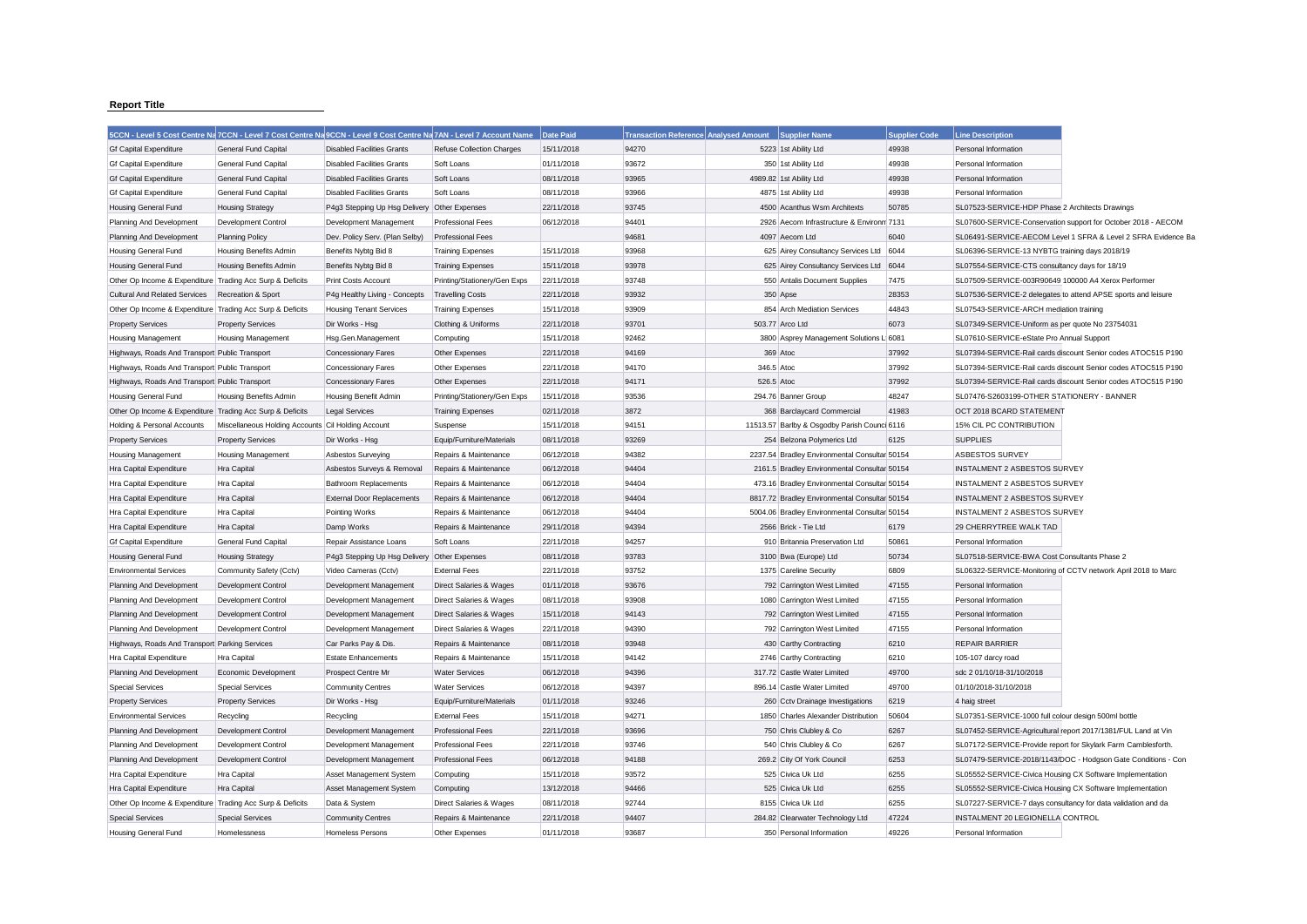| Other Op Income & Expenditure Trading Acc Surp & Deficits |                                                            | Human Resources                                     | <b>Training Expenses</b>     | 22/11/2018 | 93997 | 1385 College Of Law Services Ltd               | 6275  | SL07532-SERVICE-Legal Professional Skills Course              |
|-----------------------------------------------------------|------------------------------------------------------------|-----------------------------------------------------|------------------------------|------------|-------|------------------------------------------------|-------|---------------------------------------------------------------|
| Housing Management                                        | <b>Housing Management</b>                                  | <b>Tenant Participation</b>                         | Printing/Stationery/Gen Exps | 22/11/2018 | 94261 | 1600 Create Tvt                                | 46848 | SL07596-SERVICE-Winter Open Door print and distribution 2018  |
| <b>Environmental Services</b>                             | <b>Trade Waste</b>                                         | <b>Commercial Waste</b>                             | <b>External Fees</b>         | 08/11/2018 | 93473 | 1571.43 Cromwell Polythene Ltd                 | 6316  | SL07230-SERVICE-Supply of 10,000 purple commercial waste sack |
| <b>Environmental Services</b>                             | Recycling                                                  | Recycling                                           | <b>External Fees</b>         | 15/11/2018 | 93987 | 3568.62 C S Backhouse Ltd                      | 47543 | <b>GREENWASTE ROUND 1234</b>                                  |
| Housing General Fund                                      | <b>Housing Strategy</b>                                    | P4g3 Olympia Park                                   | Other Expenses               | 15/11/2018 | 93903 | 5000 Cushman & Wakefield                       | 47342 | SL07515-SERVICE-Olympia Park Property Advice WKP 3 Installmen |
| Other Op Income & Expenditure Trading Acc Surp & Deficits |                                                            | Central Telephones                                  | Communications               | 22/11/2018 | 94155 | 695.58 Daisy Communications Ltd                | 6325  | SL06510-SERVICE-Central Telephone Line Contract               |
| Other Op Income & Expenditure Trading Acc Surp & Deficits |                                                            | Mobile Phones A/C                                   | Communications               | 06/12/2018 | 94288 | 627.66 Daisy Communications Ltd                | 6325  | SL06496-SERVICE-Mobile Phone Contract                         |
| Central Services To The Public                            | Local Tax Collection                                       | Council Tax Collection                              | <b>Professional Fees</b>     | 08/11/2018 | 93504 | 4189 Datatank                                  | 42363 | SL07465-SERVICE-Final 50% cost for SPD Review                 |
| Gen Grants & Collection Fund                              | Taxation & Non-Specific Grants Gen Fund Income             |                                                     | Dclg                         | 16/11/2018 | 3893  | 1133450 Department For Communities & 6345      |       | 19/11/18 NNDR/RSG                                             |
| Holding & Personal Accounts                               | Miscellaneous Holding Accounts Nndr Payers Coll Fund (Old) |                                                     | <b>Collection Fund</b>       | 16/11/2018 | 3893  | 1263844 Department For Communities & 6345      |       | 19/11/18 NNDR/RSG                                             |
| <b>Gf Capital Expenditure</b>                             | <b>General Fund Capital</b>                                | P4g Comm Prop Acquisition Fun Repairs & Maintenance |                              | 01/11/2018 | 93741 | 220000 Dla Piper                               | 50214 | PURCHASE OF NATWEST SELBY                                     |
| Housing General Fund                                      | <b>Housing Benefits Payments</b>                           | <b>Rent Allowances</b>                              | <b>Housing Benefits</b>      | 01/11/2018 | 93724 | 1344.5 East Riding Of Yorkshire Council 6383   |       | BD57833 HBO RECOVERY                                          |
| Central Services To The Public                            | Elections                                                  | Register Of Electors                                | Printing/Stationery/Gen Exps | 15/11/2018 | 93673 | 838.73 Electoral Reform Services               | 6390  | SL06953-SERVICE-Canvass 2018                                  |
| Central Services To The Public                            | Elections                                                  | Register Of Electors                                | Printing/Stationery/Gen Exps | 22/11/2018 | 93910 | 2068 Electoral Reform Services                 | 6390  | SL06953-SERVICE-Canvass 2018                                  |
| <b>Cultural And Related Services</b>                      | Open Spaces                                                | Community Parks & Open Space Repairs & Maintenance  |                              | 22/11/2018 | 93713 | 390.64 Enterprise Managed Services Ltc 6404    |       | SEPT 2018 ADDITIONALS                                         |
| <b>Cultural And Related Services</b>                      | Open Spaces                                                | Community Parks & Open Space Repairs & Maintenance  |                              | 22/11/2018 | 93714 | 4542.71 Enterprise Managed Services Ltd 6404   |       | OCT 2018 WASTE MANAGEMENT                                     |
| <b>Cultural And Related Services</b>                      | Open Spaces                                                | <b>Grass Cutting</b>                                | Repairs & Maintenance        | 22/11/2018 | 93714 | 2962.95 Enterprise Managed Services Ltc 6404   |       | OCT 2018 WASTE MANAGEMENT                                     |
| <b>Cultural And Related Services</b>                      | Open Spaces                                                | <b>Selby Park</b>                                   | Repairs & Maintenance        | 22/11/2018 | 93714 | 9109.64 Enterprise Managed Services Ltd 6404   |       | OCT 2018 WASTE MANAGEMENT                                     |
| <b>Cultural And Related Services</b>                      | Recreation & Sport                                         | Selby Leisure Centre                                | Repairs & Maintenance        | 22/11/2018 | 93714 | 775.07 Enterprise Managed Services Ltd 6404    |       | OCT 2018 WASTE MANAGEMENT                                     |
| <b>Environmental Services</b>                             | <b>Cemetery Services</b>                                   | Closed Burial Ground                                | Repairs & Maintenance        | 22/11/2018 | 93714 | 1167.98 Enterprise Managed Services Ltd 6404   |       | OCT 2018 WASTE MANAGEMENT                                     |
| <b>Environmental Services</b>                             | Recycling                                                  | Recycling                                           | <b>External Fees</b>         | 22/11/2018 | 93714 | 128184.11 Enterprise Managed Services Ltd 6404 |       | OCT 2018 WASTE MANAGEMENT                                     |
| <b>Environmental Services</b>                             | <b>Street Cleansing</b>                                    | <b>Street Cleansing</b>                             | <b>External Fees</b>         | 22/11/2018 | 93713 | 3746.58 Enterprise Managed Services Ltd 6404   |       | SEPT 2018 ADDITIONALS                                         |
| <b>Environmental Services</b>                             | <b>Street Cleansing</b>                                    | <b>Street Cleansing</b>                             | <b>External Fees</b>         | 22/11/2018 | 93714 | 48409.16 Enterprise Managed Services Ltd 6404  |       | OCT 2018 WASTE MANAGEMENT                                     |
| <b>Environmental Services</b>                             | Trade Waste                                                | <b>Clinical Waste</b>                               | <b>External Fees</b>         | 22/11/2018 | 93714 | 4522.03 Enterprise Managed Services Ltd 6404   |       | OCT 2018 WASTE MANAGEMENT                                     |
| <b>Environmental Services</b>                             | <b>Trade Waste</b>                                         | <b>Commercial Waste</b>                             | <b>External Fees</b>         | 22/11/2018 | 93714 | 26649.66 Enterprise Managed Services Ltc 6404  |       | OCT 2018 WASTE MANAGEMENT                                     |
| <b>Environmental Services</b>                             | <b>Waste Collection</b>                                    | Dom.Wheeled Bins/Sac                                | <b>External Fees</b>         | 22/11/2018 | 93714 | 22781.84 Enterprise Managed Services Ltd 6404  |       | OCT 2018 WASTE MANAGEMENT                                     |
| <b>Environmental Services</b>                             | <b>Waste Collection</b>                                    | Refuse Collection General                           | Advertising                  | 22/11/2018 | 93714 | 1712.69 Enterprise Managed Services Ltc 6404   |       | OCT 2018 WASTE MANAGEMENT                                     |
| <b>Environmental Services</b>                             | Waste Collection                                           | <b>Refuse Collection General</b>                    | <b>External Fees</b>         | 22/11/2018 | 93713 | 10734.16 Enterprise Managed Services Ltd 6404  |       | SEPT 2018 ADDITIONALS                                         |
| <b>Environmental Services</b>                             | <b>Waste Collection</b>                                    | <b>Refuse Collection General</b>                    | <b>External Fees</b>         | 22/11/2018 | 93714 | 91665.7 Enterprise Managed Services Ltc 6404   |       | OCT 2018 WASTE MANAGEMENT                                     |
| <b>Environmental Services</b>                             | Waste Collection                                           | <b>Refuse Collection General</b>                    | <b>External Fees</b>         | 06/12/2018 | 94199 | 3213 Enterprise Managed Services Ltd 6404      |       | OCTOBER ADDITIONAL WASTE                                      |
| <b>Environmental Services</b>                             | <b>Waste Collection</b>                                    | <b>Refuse Collection General</b>                    | <b>External Fees</b>         | 06/12/2018 | 94200 | 4321 Enterprise Managed Services Ltc 6404      |       | OCT ADDITIONAL GREENWASTE                                     |
| Highways, Roads And Transport Parking Services            |                                                            | Car Parks-Other                                     | Repairs & Maintenance        | 22/11/2018 | 93714 | 287.97 Enterprise Managed Services Ltd 6404    |       | OCT 2018 WASTE MANAGEMENT                                     |
| Planning And Development                                  | <b>Building Control</b>                                    | <b>Street Nameplates</b>                            | Repairs & Maintenance        | 22/11/2018 | 93713 | 516.97 Enterprise Managed Services Ltc 6404    |       | SEPT 2018 ADDITIONALS                                         |
| <b>Special Services</b>                                   | <b>Special Services</b>                                    | Grassed Areas & Open Spaces Repairs & Maintenance   |                              | 22/11/2018 | 93713 | 435.36 Enterprise Managed Services Ltd 6404    |       | SEPT 2018 ADDITIONALS                                         |
| <b>Special Services</b>                                   | <b>Special Services</b>                                    | Grassed Areas & Open Spaces Repairs & Maintenance   |                              | 22/11/2018 | 93714 | 7804.35 Enterprise Managed Services Ltd 6404   |       | OCT 2018 WASTE MANAGEMENT                                     |
| Hra Capital Expenditure                                   | Hra Capital                                                | Damp Works                                          | Repairs & Maintenance        | 22/11/2018 | 93712 | 290 Envirovent Ltd                             | 6406  | 29 RIVER VIEW BARLBY SELBY YO8 5JT                            |
| Hra Capital Expenditure                                   | Hra Capital                                                | Damp Works                                          | Repairs & Maintenance        | 22/11/2018 | 93980 | 591.82 Envirovent Ltd                          | 6406  | 21 darcy road                                                 |
| Holding & Personal Accounts                               | Miscellaneous Holding Accounts Sect 106 Ros - Dev Contrib  |                                                     | <b>Escrick Parish</b>        | 15/11/2018 | 94150 | 302.4 Escrick Parish Council                   | 6413  | 2008/1116/FUL 2ND PMT BENCH & TABLE                           |
| Other Op Income & Expenditure Trading Acc Surp & Deficits |                                                            | Data & System                                       | Computing                    | 22/11/2018 | 93779 | 6303.9 Esri (Uk) Ltd                           | 6415  | SL07529-SERVICE-ESRI - Quote Ref: QUO-13377-K7R8M4            |
| Other Op Income & Expenditure Trading Acc Surp & Deficits |                                                            | Human Resources                                     | <b>Training Expenses</b>     | 08/11/2018 | 93684 | 350 Ferret Information Systems Ltd 36667       |       | SL07533-SERVICE-Disabled Facilities Grants - Law & Policy     |
| Other Op Income & Expenditure Trading Acc Surp & Deficits |                                                            | Human Resources                                     | <b>Training Expenses</b>     | 15/11/2018 | 92054 | 465 Ferret Information Systems Ltd 36667       |       | SL07552-SERVICE-DFG - Introduction to Means Testing           |
| <b>Housing Management</b>                                 | Housing Management                                         | Ousegate Hostel                                     | Repairs & Maintenance        | 22/11/2018 | 94013 | 354.29 Firelec Ltd                             | 6447  | SL07560-SERVICE-Redcare Renewal 01/07/2018 - 30/06/2019 - Ous |
| <b>Housing Management</b>                                 | <b>Housing Management</b>                                  | Ousegate Hostel                                     | Repairs & Maintenance        | 22/11/2018 | 94014 | 578.73 Firelec Ltd                             | 6447  | SL07559-SERVICE-12 Month service renewal - Ousegate Lodge, Se |
| <b>Special Services</b>                                   | <b>Special Services</b>                                    | <b>Community Centres</b>                            | Repairs & Maintenance        | 22/11/2018 | 94012 | 301.38 Firelec Ltd                             | 6447  | SL07558-SERVICE-12 Month service renewal - 12 Normandy Close  |
| <b>Special Services</b>                                   | <b>Special Services</b>                                    | <b>Community Centres</b>                            | Repairs & Maintenance        | 22/11/2018 | 94015 | 578.73 Firelec Ltd                             | 6447  | SL07557-SERVICE-12 Month service renewal - Laurie Backhouse C |
| Other Op Income & Expenditure Trading Acc Surp & Deficits |                                                            | Leadership Team                                     | Professional Fees            | 15/11/2018 | 93530 | 700 Gatenbysanderson                           | 6478  | SL07432-SERVICE-Training                                      |
| Planning And Development                                  | <b>Building Control</b>                                    | <b>Street Nameplates</b>                            | Repairs & Maintenance        | 22/11/2018 | 93905 | 256.1 G & G Signs                              | 6473  | SL07381-S0215001-SIGNAGE (NON-HIGHWAY / ROADSIDE)             |
| Other Op Income & Expenditure Trading Acc Surp & Deficits |                                                            | Human Resources                                     | Subsistence & Conf Expenses  | 06/12/2018 | 94385 | 322.15 Government Events                       | 50839 | SL07625-SERVICE-Transforming Technology Services in Local Gov |
| Planning And Development                                  | <b>Community Development</b>                               | Community Engagement Forums External Fees           |                              | 29/11/2018 | 94286 | 2000 Groundwork North Yorkshire                | 6506  | SL07623-SERVICE-CEF Support 2017-2018                         |
| Planning And Development                                  | <b>Community Development</b>                               | Community Engagement Forums External Fees           |                              | 13/12/2018 | 94465 | 4000 Groundwork North Yorkshire                | 6506  | SL07624-SERVICE-CEF Support 2018-2019                         |
| Other Op Income & Expenditure Trading Acc Surp & Deficits |                                                            | Access Selby - Contact Centre Rents                 |                              | 29/11/2018 | 94673 | 15628 Gvfm Limited                             | 27552 | rent and service charge unit 8 & 9                            |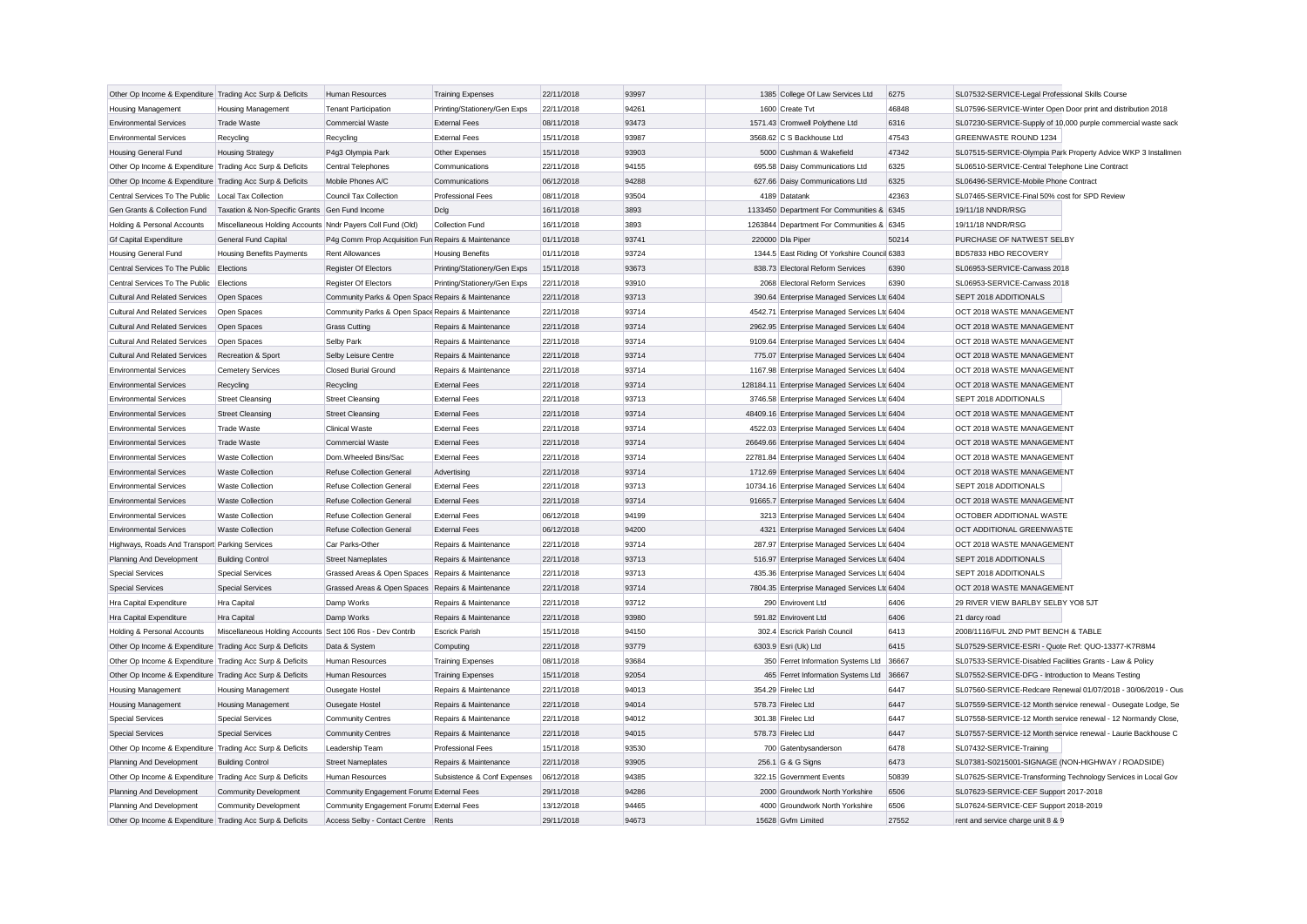| Hra Capital Expenditure                                   | Hra Capital              | Phase 1 Hsg Dev Byram Pk Rd Consultants Fees        |                                          | 22/11/2018 | 93732 | 560 Gw Clerk Of Works Services Ltd 49748     |       |                                                               | SL06357-SERVICE-Clerk of Works Services at Byram Park Road, B |
|-----------------------------------------------------------|--------------------------|-----------------------------------------------------|------------------------------------------|------------|-------|----------------------------------------------|-------|---------------------------------------------------------------|---------------------------------------------------------------|
| Hra Capital Expenditure                                   | Hra Capital              | Phase 1 Hsg Dev Byram Pk Rd Consultants Fees        |                                          |            | 94708 | 560 Gw Clerk Of Works Services Ltd 49748     |       |                                                               | SL06357-SERVICE-Clerk of Works Services at Byram Park Road, B |
| Planning And Development                                  | Development Control      | Development Management                              | Printing/Stationery/Gen Exps             | 22/11/2018 | 93995 | 2130 Haymarket Media Group                   | 6540  | SL07537-SERVICE-DCP Online Subscription Renewal               |                                                               |
| Planning And Development                                  | Development Control      | Development Management                              | Printing/Stationery/Gen Exps             | 06/12/2018 | 94231 | 1050 Haymarket Media Group                   | 6540  |                                                               | SL07587-SERVICE-Planning Resource and Planning Magazine renwa |
| <b>Environmental Services</b>                             | Regulatory Servics - Eh  | <b>Public Conveniences</b>                          | <b>External Fees</b>                     | 22/11/2018 | 93981 | 3943.16 Healthmatic Ltd                      | 6545  | SL06273-SERVICE-Maintenance & cleaning of public toilets 1 Ap |                                                               |
| Holding & Personal Accounts                               | Control Accounts         | <b>Creditors Control</b>                            | Tax Deduct On Contract Paymer 08/11/2018 |            | 93975 | 2864.3 Hm Revenue & Customs                  | 6590  | CIS DEDUCTIONS NOVEMBER 2018                                  |                                                               |
| <b>Gf Capital Expenditure</b>                             | General Fund Capital     | P4g Comm Prop Acquisition Fun Repairs & Maintenance |                                          | 08/11/2018 | 93976 | 1400 H M Revenues & Customs                  | 30714 | NATWEST SELBY                                                 |                                                               |
| Hra Capital Expenditure                                   | Hra Capital              | Garage Sites                                        | Repairs & Maintenance                    | 15/11/2018 | 93526 | 650 Hobman Doors                             | 6596  | GARAGE 13 WINDMILL RISE TADCASTER                             |                                                               |
| <b>Environmental Services</b>                             | Regulatory Servics - Eh  | Dog Warden                                          | Other Establishments                     | 08/11/2018 | 91389 | 385.24 Holmefield Veterinary Centre          | 6598  | SL07208-SERVICE-Holmefield vet treatment for stray dog 6598   |                                                               |
| Hra Capital Expenditure                                   | Hra Capital              | <b>Electrical Rewires</b>                           | Repairs & Maintenance                    | 01/11/2018 | 93291 | 565 Home Maintenance                         | 47112 | 90 WOODVILLE TERRACE                                          |                                                               |
| Hra Capital Expenditure                                   | Hra Capital              | Void Property Repairs                               | Repairs & Maintenance                    | 08/11/2018 | 93736 | 985 Home Maintenance                         | 47112 | 90 WOODVILLE TERRACE                                          |                                                               |
| Hra Capital Expenditure                                   | Hra Capital              | Sheltered Homes Adaption                            | Repairs & Maintenance                    | 22/11/2018 | 93990 | 2743 Home Utility Group Limited              | 47533 | Personal Information                                          |                                                               |
| Hra Capital Expenditure                                   | Hra Capital              | Sheltered Homes Adaption                            | Repairs & Maintenance                    |            | 94666 | 2448 Home Utility Group Limited              | 47533 | Personal Information                                          |                                                               |
| <b>Property Services</b>                                  | <b>Property Services</b> | Dir Works - Hsg                                     | <b>External Fees</b>                     | 22/11/2018 | 93991 | 2690 Home Utility Group Limited              | 47533 | 5 CHURCH CLOSE                                                |                                                               |
| <b>Property Services</b>                                  | <b>Property Services</b> | Dir Works - Hsg                                     | <b>External Fees</b>                     | 22/11/2018 | 93992 | 2255 Home Utility Group Limited              | 47533 | <b>12 NORTH CRESCENT</b>                                      |                                                               |
| <b>Property Services</b>                                  | <b>Property Services</b> | Dir Works - Hsg                                     | Equip/Furniture/Materials                | 22/11/2018 | 93964 | 10113.06 Howdens Joinery Ltd                 | 21474 | <b>OCTOBER STATEMENT</b>                                      |                                                               |
| <b>Housing General Fund</b>                               | Homelessness             | <b>Homeless Persons</b>                             | Other Expenses                           | 29/11/2018 | 94665 | 500 Hunters Estate Agents                    | 50903 | Personal Information                                          |                                                               |
| <b>Property Services</b>                                  | <b>Property Services</b> | Dir Works - Hsg                                     | Equip/Furniture/Materials                | 08/11/2018 | 93469 | 2200 Impey Showers Ltd                       | 47213 | SL07426-SERVICE-mira flex 8.7 showers                         |                                                               |
| <b>Property Services</b>                                  | <b>Property Services</b> | Dir Works - Hsg                                     | Equip/Furniture/Materials                | 13/12/2018 | 94479 | 1100 Impey Showers Ltd                       | 47213 | SL07644-SERVICE-Mira Advance flex 8.7kw                       |                                                               |
| Hra Capital Expenditure                                   | Hra Capital              | <b>Central Heating Systems</b>                      | Repairs & Maintenance                    | 08/11/2018 | 93781 | 6874.17 It Electrical (Yorkshire) Ltd        | 6652  | OCT 2018 STATEMENT                                            |                                                               |
| Hra Capital Expenditure                                   | Hra Capital              | <b>Electrical Rewires</b>                           | Repairs & Maintenance                    | 01/11/2018 | 92803 | 11255.55 It Electrical (Yorkshire) Ltd       | 6652  | SEPT 2018 ELECTRICAL WORKS                                    |                                                               |
| Hra Capital Expenditure                                   | Hra Capital              | <b>Electrical Rewires</b>                           | Repairs & Maintenance                    | 08/11/2018 | 93781 | 9901.83 It Electrical (Yorkshire) Ltd        | 6652  | OCT 2018 STATEMENT                                            |                                                               |
| Hra Capital Expenditure                                   | Hra Capital              | <b>Estate Enhancements</b>                          | Repairs & Maintenance                    | 08/11/2018 | 93781 | 1206.3 It Electrical (Yorkshire) Ltd         | 6652  | OCT 2018 STATEMENT                                            |                                                               |
| Planning And Development                                  | Economic Development     | Property Management                                 | Repairs & Maintenance                    | 01/11/2018 | 92803 | 8864.92 It Electrical (Yorkshire) Ltd        | 6652  | SEPT 2018 ELECTRICAL WORKS                                    |                                                               |
| <b>Property Services</b>                                  | <b>Property Services</b> | Dir Works - Hsg                                     | <b>External Fees</b>                     | 01/11/2018 | 92803 | 3482.85 It Electrical (Yorkshire) Ltd        | 6652  | SEPT 2018 ELECTRICAL WORKS                                    |                                                               |
| <b>Property Services</b>                                  | <b>Property Services</b> | Dir Works - Hsg                                     | <b>External Fees</b>                     | 08/11/2018 | 93781 | 1800.61 It Electrical (Yorkshire) Ltd        | 6652  | OCT 2018 STATEMENT                                            |                                                               |
| Hra Capital Expenditure                                   | Hra Capital              | Void Property Repairs                               | Repairs & Maintenance                    | 01/11/2018 | 93487 | 440 J&D Decorating And Property M: 36796     |       | 18 MOUNT PLEASANT LITTLE SMEATON                              |                                                               |
| Hra Capital Expenditure                                   | Hra Capital              | Void Property Repairs                               | Repairs & Maintenance                    | 08/11/2018 | 93574 | 300 J&D Decorating And Property M: 36796     |       | 147 CHARLES STREET SELBY                                      |                                                               |
| Hra Capital Expenditure                                   | Hra Capital              | Void Property Repairs                               | Repairs & Maintenance                    | 15/11/2018 | 94008 | 640 J&D Decorating And Property M: 36796     |       | 40 POWELL STREET                                              |                                                               |
| Hra Capital Expenditure                                   | Hra Capital              | Void Property Repairs                               | Repairs & Maintenance                    | 15/11/2018 | 94009 | 330 J&D Decorating And Property M: 36796     |       | 2 DIXON GARDENS                                               |                                                               |
| Hra Capital Expenditure                                   | Hra Capital              | Void Property Repairs                               | Repairs & Maintenance                    | 29/11/2018 | 94455 | 450 J&D Decorating And Property M: 36796     |       | 193 NEW MILLGATE                                              |                                                               |
| <b>Property Services</b>                                  | <b>Property Services</b> | Dir Works - Hsg                                     | <b>External Fees</b>                     | 01/11/2018 | 93488 | 840 J&D Decorating And Property M: 36796     |       | MIXED PROPERTIES - GUTTERS                                    |                                                               |
| <b>Property Services</b>                                  | <b>Property Services</b> | Dir Works - Hsg                                     | Equip/Furniture/Materials                | 01/11/2018 | 93270 | 5424.91 Jewson Ltd                           | 6662  | SEPTEMBER 2018 STATEMENT                                      |                                                               |
| <b>Property Services</b>                                  | <b>Property Services</b> | Dir Works - Hsg                                     | Equip/Furniture/Materials                | 29/11/2018 | 94247 | 6152.73 Jewson Ltd                           | 6662  | OCTOBER 2018 STATEMENT                                        |                                                               |
| Planning And Development                                  | Development Control      | Development Management                              | Professional Fees                        | 01/11/2018 | 93734 | 300 Jk Arboriculture                         | 48554 | SL07170-SERVICE-To carry out review of works at Selby Park    |                                                               |
| Other Op Income & Expenditure Trading Acc Surp & Deficits |                          | <b>Business Support</b>                             | Printing/Stationery/Gen Exps             | 22/11/2018 | 93780 | 484.74 Kalamazoo Direct                      | 6682  |                                                               | SL07180-SERVICE-1000 Laser cheques as per quote no. SQ0255739 |
| Hra Capital Expenditure                                   | Hra Capital              | <b>Bathroom Replacements</b>                        | Repairs & Maintenance                    | 29/11/2018 | 94678 | 4856.79 Keepmoat (Engie) Regeneration 43184  |       | replacement bathroom programme                                |                                                               |
| Hra Capital Expenditure                                   | Hra Capital              | Pointing Works                                      | Repairs & Maintenance                    | 29/11/2018 | 94679 | 47585.86 Keepmoat (Engie) Regeneration 43184 |       | pointing programme 2017-2019                                  |                                                               |
| Hra Capital Expenditure                                   | Hra Capital              | Sheltered Homes Adaption                            | Repairs & Maintenance                    | 29/11/2018 | 94134 | 390 Kml Flooring Services                    | 6704  | Personal Information                                          |                                                               |
| Hra Capital Expenditure                                   | Hra Capital              | Sheltered Homes Adaption                            | Repairs & Maintenance                    | 06/12/2018 | 94289 | 540 Kml Flooring Services                    | 6704  | Personal Information                                          |                                                               |
| Hra Capital Expenditure                                   | Hra Capital              | Void Property Repairs                               | Repairs & Maintenance                    | 22/11/2018 | 93920 | 390 Kml Flooring Services                    | 6704  | 2 PARKIN AVENUE SELBY                                         |                                                               |
| <b>Property Services</b>                                  | <b>Property Services</b> | Dir Works - Hsg                                     | Equip/Furniture/Materials                | 13/12/2018 | 94427 | 590 Kml Flooring Services                    | 6704  | 80 DARCY ROAD SELBY                                           |                                                               |
| Central Services To The Public                            | Local Land Charges       | <b>Land Charges</b>                                 | <b>Training Expenses</b>                 |            | 94648 | 370 Land Data                                | 47034 |                                                               | SL07662-SERVICE-Training Fees JS and DB Land Charges Course   |
| Other Op Income & Expenditure Trading Acc Surp & Deficits |                          | <b>Legal Services</b>                               | <b>External Fees</b>                     | 16/11/2018 | 3894  | 494 Land Registry                            | 31707 | VARIOUS LAND REG SEARCHES                                     |                                                               |
| <b>Property Services</b>                                  | <b>Property Services</b> | Dir Works - Hsg                                     | Contract Hire/Lease                      | 22/11/2018 | 93940 | 756.2 Leaseplan Uk Ltd                       | 41780 | REPLACEMENT VEHICLE                                           |                                                               |
| <b>Housing Management</b>                                 | Housing Management       | Housing Management                                  | <b>Legal Fees</b>                        | 09/11/2018 | 3874  | 1217 Liberata Uk Ltd                         | 36656 | OCT 2018 PCOL CLAIMS                                          |                                                               |
| Planning And Development                                  | Development Control      | Development Management                              | Direct Salaries & Wages                  | 01/11/2018 | 93666 | 2131.46 Macdonald & Company Freeland 47534   |       | Personal Information                                          |                                                               |
| Planning And Development                                  | Development Control      | Development Management                              | Direct Salaries & Wages                  | 08/11/2018 | 93911 | 2156.89 Macdonald & Company Freeland 47534   |       | Personal Information                                          |                                                               |
| Planning And Development                                  | Development Control      | Development Management                              | Direct Salaries & Wages                  | 15/11/2018 | 94019 | 2190.79 Macdonald & Company Freeland 47534   |       | Personal Information                                          |                                                               |
| Planning And Development                                  | Development Control      | Development Management                              | Direct Salaries & Wages                  | 22/11/2018 | 94287 | 2228.92 Macdonald & Company Freelanc 47534   |       | Personal Information                                          |                                                               |
| Planning And Development                                  | Development Control      | Development Management                              | Direct Salaries & Wages                  | 29/11/2018 | 94612 | 2228.81 Macdonald & Company Freeland 47534   |       | Personal Information                                          |                                                               |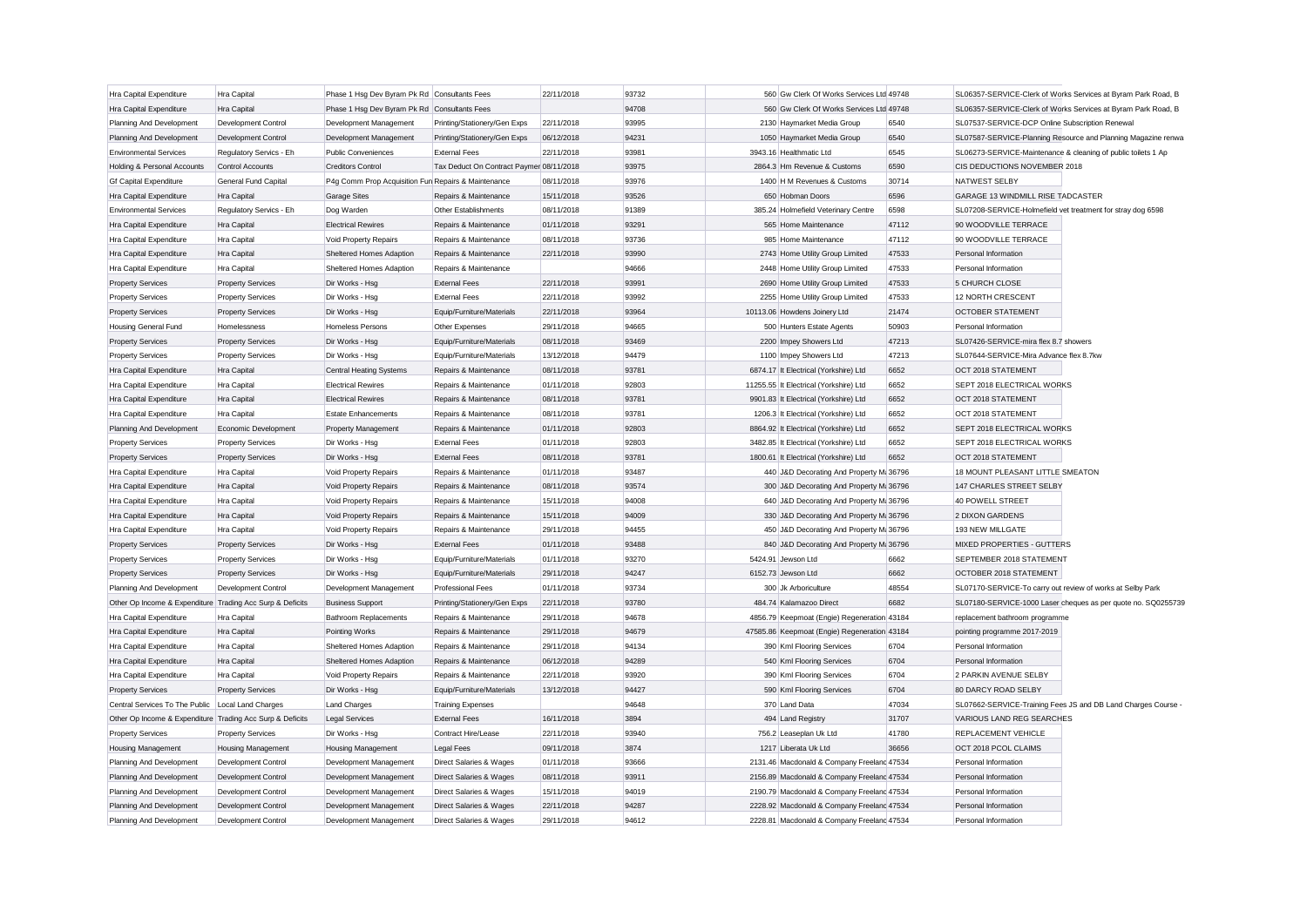| <b>Housing Management</b>                                 | <b>Housing Management</b>                                  | Estate Man. Costs                            | Other Expenses            | 13/12/2018 | 94409 | 600 Marcus Taperell                             | 7302  |                                                              | SL07143-SERVICE-Tree Survey & Quote ¿ 36 Coppergate Riccall   |
|-----------------------------------------------------------|------------------------------------------------------------|----------------------------------------------|---------------------------|------------|-------|-------------------------------------------------|-------|--------------------------------------------------------------|---------------------------------------------------------------|
| <b>Housing Management</b>                                 | <b>Housing Management</b>                                  | Central Heating-Gas                          | Repairs & Maintenance     | 22/11/2018 | 94405 | 21457.92 Mears Limited                          | 48311 | INSTALMENT 19 GAS CONTRACT 2017-2020                         |                                                               |
| Hra Capital Expenditure                                   | Hra Capital                                                | <b>Central Heating Systems</b>               | Repairs & Maintenance     | 22/11/2018 | 94405 | 6059.96 Mears Limited                           | 48311 | INSTALMENT 19 GAS CONTRACT 2017-2020                         |                                                               |
| Hra Capital Expenditure                                   | Hra Capital                                                | Void Property Repairs                        | Repairs & Maintenance     | 08/11/2018 | 93475 | 761 Michael Walsh (Plasterers) Ltd 7419         |       | <b>25B MANOR GARTH</b>                                       |                                                               |
| Hra Capital Expenditure                                   | Hra Capital                                                | Void Property Repairs                        | Repairs & Maintenance     | 22/11/2018 | 93921 | 1151.5 Michael Walsh (Plasterers) Ltd           | 7419  | 129 WOODVILLE TERRACE                                        |                                                               |
| Other Op Income & Expenditure Trading Acc Surp & Deficits |                                                            | Human Resources                              | <b>Professional Fees</b>  | 22/11/2018 | 93782 | 1108 Mind Matters Counselling Llp               | 49206 | SL07538-SERVICE-Counselling Service                          |                                                               |
| <b>Property Services</b>                                  | <b>Property Services</b>                                   | Dir Works - Hsg                              | Equip/Furniture/Materials | 29/11/2018 | 94010 | 1701.77 Mkm Building Supplies Ltd               | 21210 | OCTOBER 2018 STATEMENT                                       |                                                               |
| <b>Housing Management</b>                                 | <b>Housing Management</b>                                  | Central Heating-Gas                          | <b>Professional Fees</b>  | 22/11/2018 | 93918 | 466.56 Morgan Lambert Ltd                       | 6835  | T/PARTY QUALITY AUDITS 26/10/18                              |                                                               |
| <b>Gf Capital Expenditure</b>                             | <b>General Fund Capital</b>                                | P4g Empty Property Grants                    | <b>Capital Grants</b>     | 22/11/2018 | 94459 | 13538.16 Personal Information                   | 50878 | Personal Information                                         |                                                               |
| Holding & Personal Accounts                               | Miscellaneous Holding Accounts Rent Payers Account         |                                              | Rent Refunds              | 15/11/2018 | 94251 | 444.64 Personal Information                     | 45764 | <b>OVERPAID RENT</b>                                         |                                                               |
| Other Op Income & Expenditure Trading Acc Surp & Deficits |                                                            | Insurance - General                          | General Insurances        | 01/11/2018 | 93521 | 277.92 Municipal Mutual Insurance Limit 50753   |       | LEVY PAYABLE UP TO 30/09/18                                  |                                                               |
| Other Op Income & Expenditure Trading Acc Surp & Deficits |                                                            | Marketing & Comms                            | Other Expenses            | 13/12/2018 | 94489 | 1483 Newspaper Licensing Agency                 | 6875  | SL07359-SERVICE-Newspaper Licensing Agency license           |                                                               |
| Hra Capital Expenditure                                   | Hra Capital                                                | Phase 1 Hsg Dev Byram Pk Rd Consultants Fees |                           | 22/11/2018 | 93931 | 800 Nichol Thomas Ltd                           | 50088 | SL06664-SERVICE-Employers Agent Services Byram Park Road     |                                                               |
| Other Op Income & Expenditure Trading Acc Surp & Deficits |                                                            | Human Resources                              | <b>Training Expenses</b>  | 06/12/2018 | 94402 | 650 North East Regional Employers (50489        |       | SL07219-SERVICE-LA Challenge 2018                            |                                                               |
| Hra Capital Expenditure                                   | Hra Capital                                                | <b>Central Heating Systems</b>               | Repairs & Maintenance     | 22/11/2018 | 94494 | 563 Northern Gas Networks Ltd                   | 34757 | 24 WESTFIELD ROAD EGGBOROUGH DN14 0TP                        |                                                               |
| <b>Gf Capital Expenditure</b>                             | General Fund Capital                                       | Benefits & Taxation System                   | Computing                 | 22/11/2018 | 93936 | 4000 Northgate Public Services (Uk) L 47740     |       | SL07605-SERVICE-NPS HRB                                      |                                                               |
| <b>Gf Capital Expenditure</b>                             | General Fund Capital                                       | Channel Shift 1                              | Computing                 | 22/11/2018 | 93937 | 5250 Northgate Public Services (Uk) L 47740     |       |                                                              | SL07499-SERVICE-Implementation services for Citizen Access Be |
| <b>Gf Capital Expenditure</b>                             | General Fund Capital                                       | Channel Shift 1                              | Computing                 | 22/11/2018 | 93939 | 5250 Northgate Public Services (Uk) L 47740     |       |                                                              | SL07499-SERVICE-Implementation services for Citizen Access Re |
| Other Op Income & Expenditure Trading Acc Surp & Deficits |                                                            | Data & System                                | Computing                 | 15/11/2018 | 92428 | 292.54 Northgate Public Services (Uk) L 47740   |       | SL07606-SERVICE-M3 PP User Licences                          |                                                               |
| Other Op Income & Expenditure Trading Acc Surp & Deficits |                                                            | Data & System                                | Computing                 | 15/11/2018 | 93535 | 12163.42 Northgate Public Services (Uk) L 47740 |       | SL07608-SERVICE-Ferret Renovator Support                     |                                                               |
| Other Op Income & Expenditure Trading Acc Surp & Deficits |                                                            | Data & System                                | Computing                 | 15/11/2018 | 93675 | 774 Northgate Public Services (Uk) L 47740      |       |                                                              | SL07466-SERVICE-REF: LA/100967 - ADLIB Production PDF Convers |
| Other Op Income & Expenditure Trading Acc Surp & Deficits |                                                            | Data & System                                | Computing                 | 22/11/2018 | 93296 | 762.18 Northgate Public Services (Uk) L 47740   |       | ANNUAL SOFTWARE SUPPORT                                      |                                                               |
| Other Op Income & Expenditure Trading Acc Surp & Deficits |                                                            | Data & System                                | Computing                 | 22/11/2018 | 93938 | 11937.66 Northgate Public Services (Uk) L 47740 |       | SL07607-SERVICE-Revs and Bens Support and Maintenance        |                                                               |
| Other Op Income & Expenditure Trading Acc Surp & Deficits |                                                            | Data & System                                | Computing                 | 22/11/2018 | 94147 | 1452 Northgate Public Services (Uk) L 47740     |       | SL07606-SERVICE-Information@Work Support and Maint           |                                                               |
| Central Services To The Public Local Land Charges         |                                                            | <b>Land Charges</b>                          | <b>External Fees</b>      | 22/11/2018 | 94138 | 2104.1 North Yorkshire County Council 6902      |       | SL07457-SERVICE-Land Searches - September 2018               |                                                               |
| <b>Gf Capital Expenditure</b>                             | General Fund Capital                                       | <b>End User Devices</b>                      | Computing                 | 13/12/2018 | 94414 | 9005.2 North Yorkshire County Council 6902      |       | SL07581-SERVICE-20 x laptops                                 |                                                               |
| <b>Gf Capital Expenditure</b>                             | <b>General Fund Capital</b>                                | Ict - Capital                                | Computing                 | 13/12/2018 | 94470 | 1410.07 North Yorkshire County Council 6902     |       | SL07131-SERVICE-Data Cabling Vivars                          |                                                               |
| <b>Gf Capital Expenditure</b>                             | General Fund Capital                                       | Ict - Capital                                | Computing                 | 13/12/2018 | 94471 | 330.17 North Yorkshire County Council 6902      |       | SL07132-SERVICE-Network Ports Access Selby                   |                                                               |
| Holding & Personal Accounts                               | Miscellaneous Holding Accounts C. Tax Payers Coll Fund Acc |                                              | Nycc Precept              | 01/11/2018 | 93671 | 3500980 North Yorkshire County Council 32208    |       | 05/11/18 PRECEPT INSTLMENT                                   |                                                               |
| Holding & Personal Accounts                               | Miscellaneous Holding Accounts Nndr Payers Coll Fund (Old) |                                              | Collection Fund           | 15/11/2018 | 94252 | 234103 North Yorkshire County Council 32208     |       | <b>RETAINED BUSINESS RATES</b>                               |                                                               |
| Other Op Income & Expenditure Trading Acc Surp & Deficits |                                                            | Finance                                      | <b>External Fees</b>      | 13/12/2018 | 94472 | 136639.03 North Yorkshire County Council        | 6902  | SL07204-SERVICE-Apr - Sept 2018 6 Month Charge for Financial |                                                               |
| Other Op Income & Expenditure Trading Acc Surp & Deficits |                                                            | Ict                                          | <b>External Fees</b>      | 29/11/2018 | 94469 | 72020 North Yorkshire County Council 45902      |       | SL06977-SERVICE-Annual IT Infrastructure Support             |                                                               |
| Planning And Development                                  | Development Control                                        | Development Management                       | Advertising               | 22/11/2018 | 93784 | 284.13 North Yorkshire County Council 6902      |       | SL06298-SERVICE-Advert - Ponte & Cas Express 29/03/18        |                                                               |
| Planning And Development                                  | Development Control                                        | Development Management                       | Advertising               | 22/11/2018 | 93784 | 336 North Yorkshire County Council 6902         |       | SL06298-SERVICE-Advert - Selby Times 29/03/18                |                                                               |
| Planning And Development                                  | <b>Development Control</b>                                 | Development Management                       | Advertising               | 22/11/2018 | 93784 | 905.76 North Yorkshire County Council 6902      |       | SL06298-SERVICE-Advert - The Press 28/03/18                  |                                                               |
| Planning And Development                                  | Development Control                                        | Development Management                       | Advertising               | 22/11/2018 | 93785 | 361.62 North Yorkshire County Council 6902      |       |                                                              | SL06373-SERVICE-Advert - Pontefract & Castleford Express 05/0 |
| Planning And Development                                  | Development Control                                        | Development Management                       | Advertising               | 22/11/2018 | 93785 | 645.48 North Yorkshire County Council 6902      |       | SL06373-SERVICE-Advert - The Press 04/04/18                  |                                                               |
| Planning And Development                                  | Development Control                                        | Development Management                       | Advertising               | 22/11/2018 | 93786 | 284.13 North Yorkshire County Council 6902      |       | SL06336-SERVICE-Advert - Ponte & Cas Express                 |                                                               |
| Planning And Development                                  | Development Control                                        | Development Management                       | Advertising               | 22/11/2018 | 93786 | 405.9 North Yorkshire County Council 6902       |       | SL06336-SERVICE-Advert - Wetherby News 12.04.18              |                                                               |
| Planning And Development                                  | Development Control                                        | Development Management                       | Advertising               | 22/11/2018 | 93787 | 387.45 North Yorkshire County Council 6902      |       | SL06408-SERVICE-Advert - P&C Express 19.04.18                |                                                               |
| Planning And Development                                  | Development Control                                        | Development Management                       | Advertising               | 22/11/2018 | 93787 | 469.44 North Yorkshire County Council           | 6902  | SL06408-SERVICE-Advert - The Press 18.04.18                  |                                                               |
| Planning And Development                                  | Development Control                                        | Development Management                       | Advertising               | 22/11/2018 | 93787 | 405.9 North Yorkshire County Council 6902       |       | SL06408-SERVICE-Advert - Wetherby News 19.04.18              |                                                               |
|                                                           |                                                            |                                              |                           | 22/11/2018 | 93788 |                                                 |       |                                                              |                                                               |
| Planning And Development                                  | <b>Development Control</b>                                 | Development Management                       | Advertising               |            | 93788 | 387.45 North Yorkshire County Council           | 6902  | SL06444-SERVICE-Advert - P&C Express 26.04.18                |                                                               |
| Planning And Development                                  | Development Control                                        | Development Management                       | Advertising               | 22/11/2018 |       | 627.3 North Yorkshire County Council 6902       |       | SL06444-SERVICE-Advert - Wetherby News 26.04.18              |                                                               |
| Planning And Development                                  | Development Control                                        | Development Management                       | Advertising               | 22/11/2018 | 93789 | 302.4 North Yorkshire County Council 6902       |       | SL06492-SERVICE-Advert - Selby Times 03.05.18                |                                                               |
| Planning And Development                                  | Development Control                                        | Development Management                       | Advertising               | 22/11/2018 | 93790 | 335.79 North Yorkshire County Council 6902      |       | SL06527-SERVICE-Advert - P&C Express 10.05.18                |                                                               |
| Planning And Development                                  | Development Control                                        | Development Management                       | Advertising               | 22/11/2018 | 93790 | 571.2 North Yorkshire County Council            | 6902  | SL06527-SERVICE-Advert - Selby Times 10.05.18                |                                                               |
| Planning And Development                                  | Development Control                                        | Development Management                       | Advertising               | 22/11/2018 | 93790 | 516.6 North Yorkshire County Council            | 6902  | SL06527-SERVICE-Advert - Wetherby News 10.05.17              |                                                               |
| Planning And Development                                  | Development Control                                        | Development Management                       | Advertising               | 22/11/2018 | 93791 | 420 North Yorkshire County Council              | 6902  | SL06571-SERVICE-Advert - Selby Times 17.05.18                |                                                               |
| Planning And Development                                  | Development Control                                        | Development Management                       | Advertising               | 22/11/2018 | 93791 | 442.8 North Yorkshire County Council 6902       |       | SL06571-SERVICE-Advert - Wetherby News 17.05.18              |                                                               |
| Planning And Development                                  | <b>Development Control</b>                                 | Development Management                       | Advertising               | 22/11/2018 | 93792 | 386.4 North Yorkshire County Council 6902       |       | SL06610-SERVICE-Advert - Selby Times 24.05.18                |                                                               |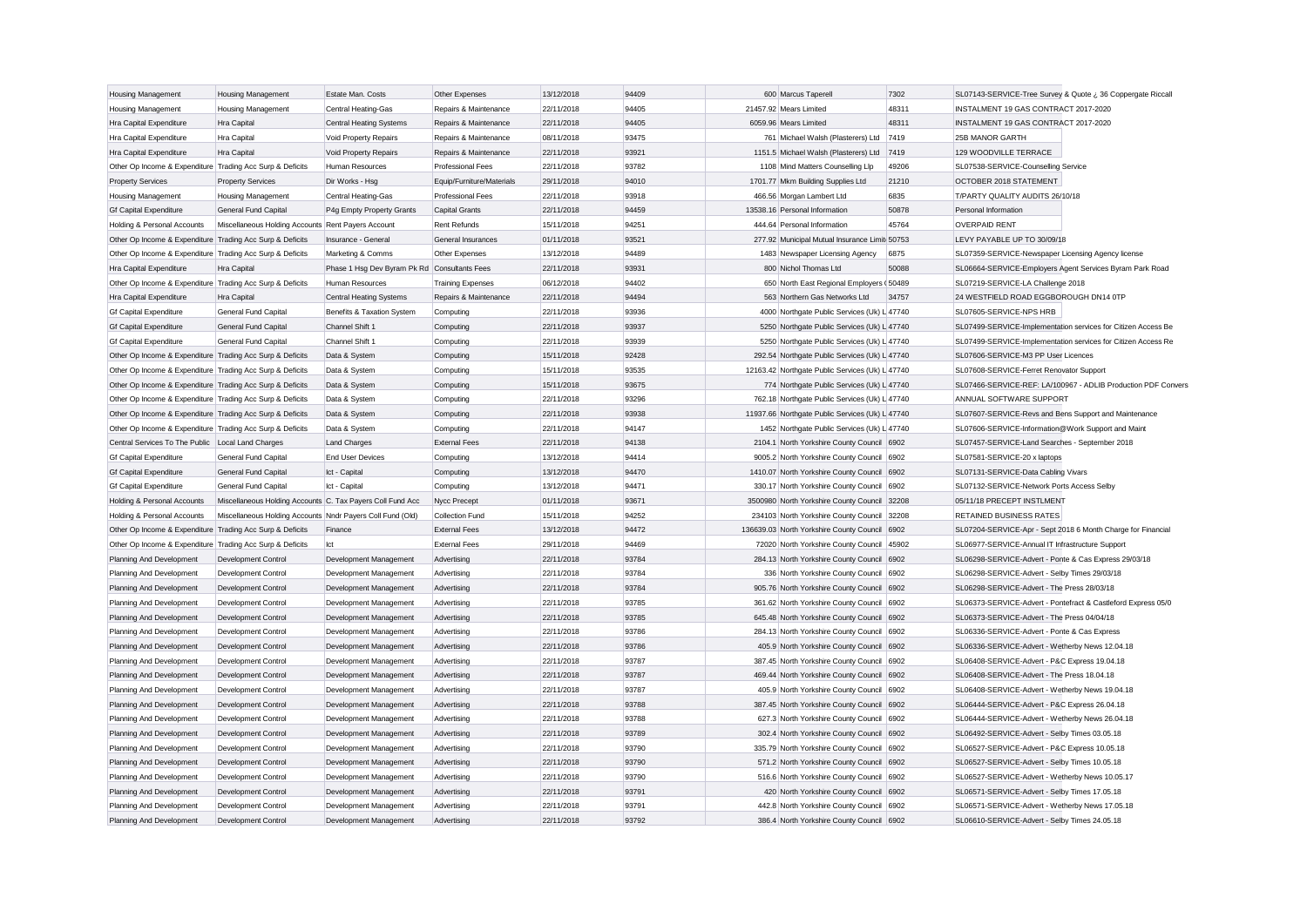| Planning And Development                                  | Development Control                                        | Development Management         | Advertising              | 22/11/2018 | 93792 | 553.5 North Yorkshire County Council 6902   |       | SL06610-SERVICE-Advert - Wetherby News 24.05.18               |
|-----------------------------------------------------------|------------------------------------------------------------|--------------------------------|--------------------------|------------|-------|---------------------------------------------|-------|---------------------------------------------------------------|
| Planning And Development                                  | Development Control                                        | Development Management         | Advertising              | 22/11/2018 | 93793 | 361.62 North Yorkshire County Council 6902  |       | SL06645-SERVICE-Advert P & C Express 31.05.2018               |
| Planning And Development                                  | Development Control                                        | Development Management         | Advertising              | 22/11/2018 | 93793 | 352.8 North Yorkshire County Council 6902   |       | SL06645-SERVICE-Advert Selby Times 31.05.2018                 |
| Planning And Development                                  | <b>Development Control</b>                                 | Development Management         | Advertising              | 22/11/2018 | 93793 | 528.12 North Yorkshire County Council 6902  |       | SL06645-SERVICE-Advert The Press 30.05.2018                   |
| Planning And Development                                  | Development Control                                        | Development Management         | Advertising              | 22/11/2018 | 93793 | 553.5 North Yorkshire County Council 6902   |       | SL06645-SERVICE-Advert Wetherby News 31.05.2018               |
| Planning And Development                                  | <b>Development Control</b>                                 | Development Management         | Advertising              | 22/11/2018 | 93794 | 284.13 North Yorkshire County Council 6902  |       | SL06677-SERVICE-Advert - P&C Express 07.06.18                 |
| Planning And Development                                  | Development Control                                        | Development Management         | Advertising              | 22/11/2018 | 93794 | 336 North Yorkshire County Council          | 6902  | SL06677-SERVICE-Advert - Selby Times 07.06.18                 |
| Planning And Development                                  | Development Control                                        | Development Management         | Advertising              | 22/11/2018 | 93794 | 586.8 North Yorkshire County Council        | 6902  | SL06677-SERVICE-Advert - The Press 06.06.18                   |
| Planning And Development                                  | Development Control                                        | Development Management         | Advertising              | 22/11/2018 | 93795 | 309.96 North Yorkshire County Council       | 6902  | SL06736-SERVICE-Advert-P&C Express 14.06.18                   |
| Planning And Development                                  | Development Control                                        | Development Management         | Advertising              | 22/11/2018 | 93795 | 285.6 North Yorkshire County Council 6902   |       | SL06736-SERVICE-Advert - Selby Times 14.06.18                 |
| Planning And Development                                  | Development Control                                        | Development Management         | Advertising              | 22/11/2018 | 93795 | 410.76 North Yorkshire County Council 6902  |       | SL06736-SERVICE-Advert-The Press 13.06.2018                   |
| Planning And Development                                  | <b>Development Control</b>                                 | Development Management         | Advertising              | 22/11/2018 | 93796 | 645.75 North Yorkshire County Council 6902  |       | SL06750-SERVICE-Advert - Pontefract & Castleford Express 21-0 |
| Planning And Development                                  | Development Control                                        | Development Management         | Advertising              | 22/11/2018 | 93796 | 302.4 North Yorkshire County Council 6902   |       | SL06750-SERVICE-Advert - Selby Times 21-06-18                 |
| Planning And Development                                  | Development Control                                        | Development Management         | Advertising              | 22/11/2018 | 93796 | 645.48 North Yorkshire County Council       | 6902  | SL06750-SERVICE-Advert - The Press 20-06-18                   |
| Planning And Development                                  | Development Control                                        | Development Management         | Advertising              | 22/11/2018 | 93796 | 479.7 North Yorkshire County Council 6902   |       | SL06750-SERVICE-Advert - Wetherby News 21-06-18               |
| Planning And Development                                  | Development Control                                        | Development Management         | Advertising              | 22/11/2018 | 93797 | 453.6 North Yorkshire County Council 6902   |       | SL06820-SERVICE-Advert - Selby Times 28.06.2018               |
| Planning And Development                                  | Development Control                                        | Development Management         | Advertising              | 22/11/2018 | 93798 | 464.94 North Yorkshire County Council 6902  |       | SL06872-SERVICE-Advert - P&C Express 05.07.18                 |
| Planning And Development                                  | Development Control                                        | Development Management         | Advertising              | 22/11/2018 | 93798 | 704.16 North Yorkshire County Council 6902  |       | SL06872-SERVICE-Advert - The Press 04.07.18                   |
| Planning And Development                                  | Development Control                                        | Development Management         | Advertising              | 22/11/2018 | 93799 | 774.9 North Yorkshire County Council 6902   |       | SL06950-SERVICE-Advert - Wetherby News                        |
| Planning And Development                                  | <b>Development Control</b>                                 | Development Management         | Advertising              | 22/11/2018 | 93800 | 774.9 North Yorkshire County Council        | 6902  | SL06979-SERVICE-Advert - P&C Express 26.07.18                 |
| Planning And Development                                  | Development Control                                        | Development Management         | Advertising              | 22/11/2018 | 93800 | 938.88 North Yorkshire County Council 6902  |       | SL06979-SERVICE-Advert - Press 25.07.18                       |
| Planning And Development                                  | Development Control                                        | Development Management         | Advertising              | 22/11/2018 | 93800 | 627.3 North Yorkshire County Council 6902   |       | SL06979-SERVICE-Advert - Wetherby News 26.07.18               |
| Planning And Development                                  | <b>Development Control</b>                                 | Development Management         | Advertising              | 22/11/2018 | 93801 | 1056.24 North Yorkshire County Council 6902 |       | SL07016-SERVICE-Advert - The Press 01/08/18                   |
| Planning And Development                                  | <b>Development Control</b>                                 | Development Management         | Advertising              | 22/11/2018 | 93801 | 442.8 North Yorkshire County Council 6902   |       | SL07016-SERVICE-Advert - Wetherby News 02/08/18               |
| Planning And Development                                  | <b>Development Control</b>                                 | Development Management         | Advertising              | 22/11/2018 | 93801 | 439.11 North Yorkshire County Council 6902  |       | SL07016-SERVICE-Pontefract & Castleford Express 02/08/18      |
| Planning And Development                                  | Development Control                                        | Development Management         | Advertising              | 22/11/2018 | 93802 | 361.62 North Yorkshire County Council 6902  |       | SL07059-SERVICE-Advert - Pontefract & Castleford Express 09/0 |
| Planning And Development                                  | <b>Development Control</b>                                 | Development Management         | Advertising              | 22/11/2018 | 93802 | 762.84 North Yorkshire County Council 6902  |       | SL07059-SERVICE-Advert - The Press 08/08/18                   |
| Planning And Development                                  | Development Control                                        | Development Management         | Advertising              | 22/11/2018 | 93803 | 821.52 North Yorkshire County Council 6902  |       | SL07082-SERVICE-Advert - The Press 15,08,18                   |
| Planning And Development                                  | Development Control                                        | Development Management         | Professional Fees        | 22/11/2018 | 93804 | 5242.78 North Yorkshire County Council 6902 |       | SL07440-SERVICE-Ecology charges for Q1 and Q2 2018/19 - conta |
| Planning And Development                                  | Development Control                                        | Development Management         | <b>Professional Fees</b> | 22/11/2018 | 93925 | 8692.34 North Yorkshire County Council 6902 |       | SL07441-SERVICE-Landscape charges for Q1 and Q2 2018/19 - con |
| Holding & Personal Accounts                               | Miscellaneous Holding Accounts C. Tax Payers Coll Fund Acc |                                | Nyfra Precept            | 01/11/2018 | 93669 | 193992 North Yorkshire Fire & Rescue        | 32207 | 05/11/18 PRECEPT INSTALMENT                                   |
| Holding & Personal Accounts                               | Miscellaneous Holding Accounts Nndr Payers Coll Fund (Old) |                                | <b>Collection Fund</b>   | 15/11/2018 | 94253 | 26011 North Yorkshire Fire & Rescue         | 32207 | <b>RETAINED BUSINESS RATES</b>                                |
| Holding & Personal Accounts                               | Miscellaneous Holding Accounts C. Tax Payers Coll Fund Acc |                                | Nypa Precept             | 01/11/2018 | 93670 | 652679 North Yorkshire Pcc                  | 32209 | 05/11/18 PRECEPT INSTALMENT                                   |
| Highways, Roads And Transport Parking Services            |                                                            | Car Parks-Other                | <b>Energy Costs</b>      | 22/11/2018 | 94399 | 1201.25 Npower Ltd                          | 6917  | BRITANNIA CAR PARK 01/7/18-30/09/18                           |
| Other Op Income & Expenditure Trading Acc Surp & Deficits |                                                            | Access Selby - Contact Centre  | <b>Energy Costs</b>      | 15/11/2018 | 94164 | 781.35 Npower Ltd                           | 6917  | 1/10/18-31/10/18 MARKET CROSS                                 |
| Planning And Development                                  | Economic Development                                       | Prospect Centre Mr             | <b>Energy Costs</b>      | 22/11/2018 | 90277 | 888.55 Npower Ltd                           | 6917  | 1/4/18-30/6/18 PROSPECT CENTRE                                |
| Planning And Development                                  | Economic Development                                       | The Vivars Mr                  | <b>Energy Costs</b>      | 22/11/2018 | 94208 | 849.85 Npower Ltd                           | 6917  | VIVARS COMMUNAL 1/8/18-31/10/18                               |
| <b>Special Services</b>                                   | <b>Special Services</b>                                    | <b>Community Centres</b>       | <b>Energy Costs</b>      | 15/11/2018 | 94163 | 1355.32 Npower Ltd                          | 6917  | 1/10/18-31/10/18 ST WILFRIDS COURT BRAYT                      |
| <b>Special Services</b>                                   | <b>Special Services</b>                                    | <b>Community Centres</b>       | <b>Energy Costs</b>      | 22/11/2018 | 89558 | 1062.91 Npower Ltd                          | 6917  | 01/04/18-31/05/2018 ANNE SHARPE                               |
| <b>Special Services</b>                                   | <b>Special Services</b>                                    | <b>Community Centres</b>       | <b>Energy Costs</b>      | 22/11/2018 | 94206 | 260.41 Npower Ltd                           | 6917  | CALCARIA HOUSE 1/8/18-31/10/18                                |
| <b>Gf Capital Expenditure</b>                             | General Fund Capital                                       | Ict - Capital                  | Computing                | 22/11/2018 | 94156 | 2948 One Source It Limited                  | 45837 | SL07566-SERVICE-2 x APC Smart-UPS Part no SMT3000RM12U AP9631 |
| Planning And Development                                  | Development Control                                        | Development Management         | <b>Professional Fees</b> | 01/11/2018 | 93677 | 880 Ove Arup & Partners Ltd                 | 44147 | SL05967-SERVICE-Noise report for The Venue - additional work  |
| <b>Housing Management</b>                                 | Housing Management                                         | Asbestos Surveying             | Repairs & Maintenance    | 01/11/2018 | 93723 | 914.76 Owan Ltd                             | 6943  | AUG/SEPT 2018 QUANTITY SURVEYING                              |
| <b>Housing Management</b>                                 | <b>Housing Management</b>                                  | Fencing - Planned              | Repairs & Maintenance    | 01/11/2018 | 93723 | 440.44 Owan Ltd                             | 6943  | AUG/SEPT 2018 QUANTITY SURVEYING                              |
| Hra Capital Expenditure                                   | Hra Capital                                                | <b>Bathroom Replacements</b>   | Repairs & Maintenance    | 01/11/2018 | 93723 | 508.2 Owan Ltd                              | 6943  | AUG/SEPT 2018 QUANTITY SURVEYING                              |
| Hra Capital Expenditure                                   | Hra Capital                                                | <b>Central Heating Systems</b> | Repairs & Maintenance    | 01/11/2018 | 93723 | 3455.76 Owan Ltd                            | 6943  | AUG/SEPT 2018 QUANTITY SURVEYING                              |
| Hra Capital Expenditure                                   | Hra Capital                                                | Kitchens - Decent Homes        | Repairs & Maintenance    | 01/11/2018 | 93723 | 542.08 Owan Ltd                             | 6943  | AUG/SEPT 2018 QUANTITY SURVEYING                              |
| Hra Capital Expenditure                                   | Hra Capital                                                | Roof Replacement               | Repairs & Maintenance    | 01/11/2018 | 93723 | 406.56 Owan Ltd                             | 6943  | AUG/SEPT 2018 QUANTITY SURVEYING                              |
| <b>Special Services</b>                                   | <b>Special Services</b>                                    | <b>Community Centres</b>       | Repairs & Maintenance    | 01/11/2018 | 93723 | 914.76 Owan Ltd                             | 6943  | AUG/SEPT 2018 QUANTITY SURVEYING                              |
| Hra Capital Expenditure                                   | Hra Capital                                                | <b>Garage Sites</b>            | Repairs & Maintenance    | 08/11/2018 | 93709 | 550.4 Paul Harrison                         | 6531  | 65 ASHTREE WALK TADCASTER                                     |
| Hra Capital Expenditure                                   | Hra Capital                                                | Roof Replacement               | Repairs & Maintenance    | 08/11/2018 | 93710 | 655.6 Paul Harrison                         | 6531  | 3 HODGE LANE KIRK SMEATON                                     |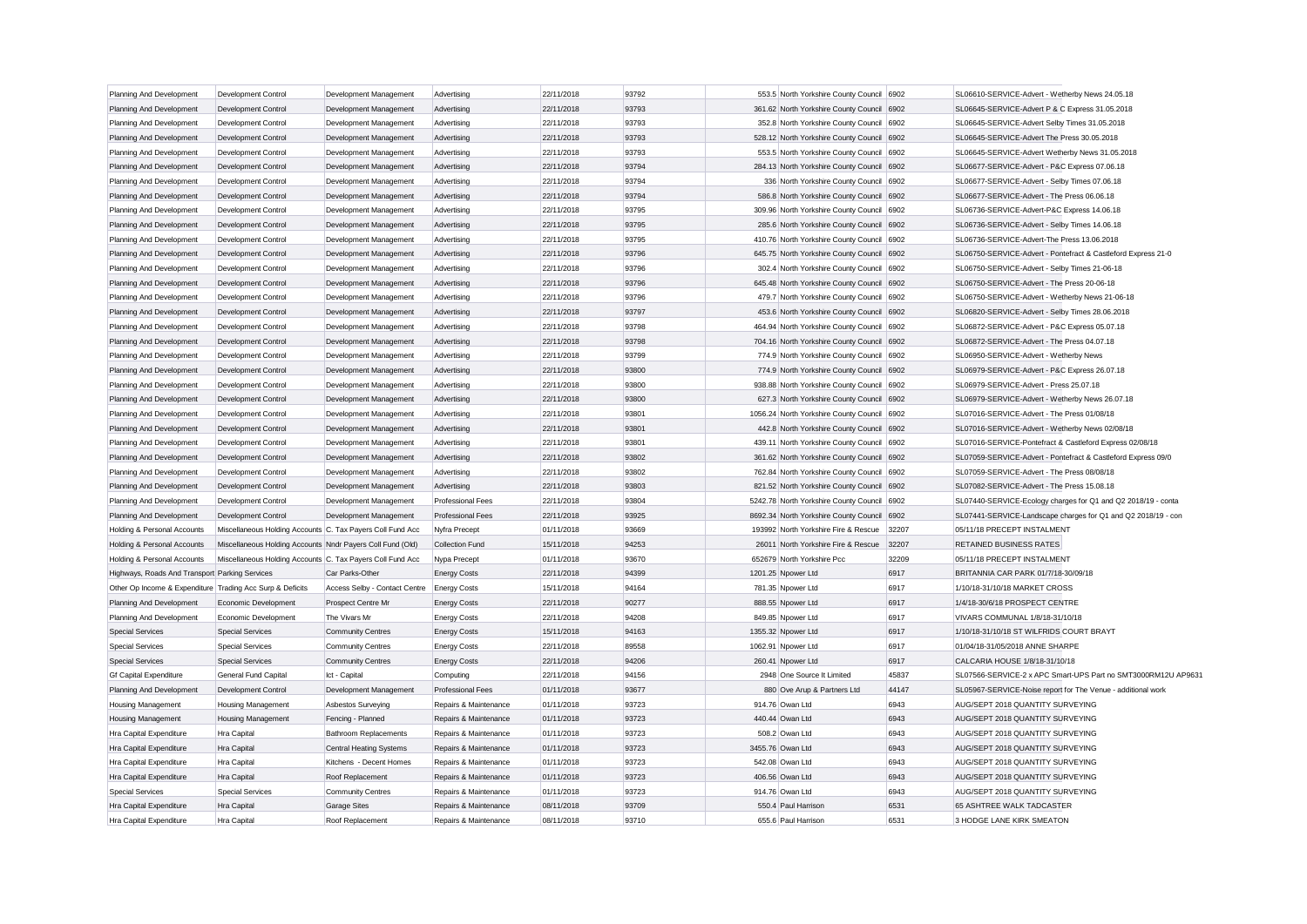| Hra Capital Expenditure                                   | Hra Capital                                                | Roof Replacement                          | Repairs & Maintenance     | 08/11/2018 | 93711 | 805.1 Paul Harrison                             | 6531  | 8 HOLLYGARTH GARDENS BEAL                                      |
|-----------------------------------------------------------|------------------------------------------------------------|-------------------------------------------|---------------------------|------------|-------|-------------------------------------------------|-------|----------------------------------------------------------------|
| Hra Capital Expenditure                                   | Hra Capital                                                | Void Property Repairs                     | Repairs & Maintenance     | 08/11/2018 | 93567 | 856 Pjt Property Maintenance                    | 6980  | 24 WEST ACRES BYRAM                                            |
| <b>Environmental Services</b>                             | Comm Safety (Safety Services)                              | Cs-Partner Contributions                  | Other Expenses            | 29/11/2018 | 94229 | 390 Positive Media                              | 6991  | SL07591-SERVICE-merchandise for NTE op 10 No ember 2018        |
|                                                           |                                                            | Warden Lifeline Service                   |                           |            | 94259 |                                                 | 6997  |                                                                |
| Housing General Fund                                      | <b>Supporting People</b>                                   |                                           | Clothing & Uniforms       | 29/11/2018 | 94461 | 1250 Ppl Training Ltd                           | 6997  | SL07613-SERVICE-Portable Ladder Training                       |
| Other Op Income & Expenditure Trading Acc Surp & Deficits |                                                            | Human Resources                           | <b>Training Expenses</b>  | 22/11/2018 |       | 475 Ppl Training Ltd                            |       | SL07657-SERVICE-City & Guilds 18th Edition Wiring Regulations  |
| <b>Property Services</b>                                  | <b>Property Services</b>                                   | Dir Works - Hsg                           | <b>External Fees</b>      | 22/11/2018 | 94421 | 509.91 Prism Medical Uk                         | 41970 | 15 BARLEYHORN ROAD LS24 9DP                                    |
| Other Op Income & Expenditure Trading Acc Surp & Deficits |                                                            | Ict                                       | Equip/Furniture/Materials | 08/11/2018 | 93442 | 598.6 Probrand Limited                          | 37238 | SL07390-SERVICE-Hewlett Packard Enterprise - HPE - LTO Ultriu  |
| Highways, Roads And Transport Public Transport            |                                                            | <b>Bus Station</b>                        | Repairs & Maintenance     | 01/11/2018 | 93683 | 626 Project Fabrications & Engineerir 30470     |       | <b>TADKEBAB RAILINGS</b>                                       |
| Highways, Roads And Transport Public Transport            |                                                            | <b>Bus Station</b>                        | Repairs & Maintenance     | 22/11/2018 | 93982 | 1218.25 Project Fabrications & Engineerir 30470 |       | selby bus station                                              |
| Cultural And Related Services                             | Tourism                                                    | P4g3 Tourism & Culture                    | Other Expenses            | 22/11/2018 | 93702 | 1057.5 Ravage Productions Ltd                   | 49984 | SL07233-SERVICE-Visitor Strategy Photo's (on behalf of Mike J  |
| Other Op Income & Expenditure Trading Acc Surp & Deficits |                                                            | Marketing & Comms                         | Other Expenses            | 13/12/2018 | 94444 | 300 Ravage Productions Ltd                      | 49984 | SL07645-SERVICE-photography support RDC our day                |
| Other Op Income & Expenditure Trading Acc Surp & Deficits |                                                            | Ict                                       | Computing                 | 13/12/2018 | 94408 | 3376 Razorblue Ltd                              | 27684 | SL07627-SERVICE-SecurEnvoy SecurAccess ¿ Renewal 200 users No  |
| Other Op Income & Expenditure Trading Acc Surp & Deficits |                                                            | Ict                                       | Professional Fees         | 22/11/2018 | 93916 | 400 Razorblue Ltd                               | 27684 | SL06258-SERVICE-2018/19 Managed IT for Infrastructure Q/1584/  |
| Hra Capital Expenditure                                   | Hra Capital                                                | Roof Replacement                          | Repairs & Maintenance     | 08/11/2018 | 93319 | 1800 Rdh Scaffolding                            | 7036  | 1018681, 1018093, 101970                                       |
| <b>Gf Capital Expenditure</b>                             | <b>General Fund Capital</b>                                | <b>Disabled Facilities Grants</b>         | Soft Loans                | 29/11/2018 | 94610 | 3852 Rdv Contracting Ltd                        | 50039 | Personal Information                                           |
| <b>Gf Capital Expenditure</b>                             | <b>General Fund Capital</b>                                | Repair Assistance Loans                   | Home Improvement Loans    | 15/11/2018 | 94256 | 685 Rdv Contracting Ltd                         | 50039 | Personal Information                                           |
| Planning And Development                                  | <b>Planning Policy</b>                                     | Dev. Policy Serv. (Plan Selby)            | <b>Professional Fees</b>  | 15/11/2018 | 93511 | 2000 Rics                                       | 50639 | SL07407-SERVICE-RCIS/BCIS on-line indices                      |
| Planning And Development                                  | Economic Development                                       | P4g Open For Business                     | Other Expenses            | 06/12/2018 | 94384 | 2475 Robert Beaumont                            | 48381 | SL07069-SERVICE-Place Branding copy writing support            |
| Planning And Development                                  | Development Control                                        | Development Management                    | Professional Fees         | 29/11/2018 | 94646 | 475 Rosetta Landscape Design                    | 6987  | SL07331-SERVICE-High Trees, 72 Lumby Hill, Monk Fryston        |
| Central Services To The Public                            | Elections                                                  | Register Of Electors                      | Communications            | 15/11/2018 | 93576 | 560 Royal Mail Group Plc                        | 7100  | ELECTIONS RESPONSE SERVICE                                     |
| Other Op Income & Expenditure Trading Acc Surp & Deficits |                                                            | Postage Account                           | Communications            | 22/11/2018 | 94007 | 1051.38 Royal Mail Group Plc                    | 7100  | <b>POSTAGE</b>                                                 |
| <b>Environmental Services</b>                             | Recycling                                                  | Recycling                                 | <b>External Fees</b>      | 22/11/2018 | 93704 | 599.26 Ryedale Organics Ltd                     | 6694  | WEEK 43 GREENWASTE                                             |
| <b>Environmental Services</b>                             | Recycling                                                  | Recycling                                 | <b>External Fees</b>      | 06/12/2018 | 94237 | 450.3 Ryedale Organics Ltd                      | 6694  | <b>GREENWASTE</b>                                              |
| <b>Environmental Services</b>                             | Recycling                                                  | Recycling                                 | <b>External Fees</b>      | 06/12/2018 | 94238 | 565.06 Ryedale Organics Ltd                     | 6694  | <b>GREENWASTE</b>                                              |
| <b>Environmental Services</b>                             | Recycling                                                  | Recycling                                 | <b>External Fees</b>      |            | 94659 | 335.92 Ryedale Organics Ltd                     | 6694  | <b>WEEK 46 GREENWASTE</b>                                      |
| <b>Environmental Services</b>                             | Recycling                                                  | Recycling                                 | <b>External Fees</b>      |            | 94660 | 370.12 Ryedale Organics Ltd                     | 6694  | <b>WEEK 47 GREENWASTE</b>                                      |
|                                                           |                                                            |                                           | <b>External Fees</b>      | 09/11/2018 | 3880  | 942.45 Santander                                | 6052  |                                                                |
| Central Services To The Public                            | Local Tax Collection                                       | Council Tax Collection                    | <b>External Fees</b>      | 09/11/2018 | 3881  | 630.22 Santander                                | 6052  | OCT 2018 COUNCIL TAX PAYMENTS<br>OCT 2018 HOUSE & GARAGE RENTS |
| Housing Management                                        | <b>Housing Management</b>                                  | Rent Project                              |                           |            |       |                                                 |       |                                                                |
| Holding & Personal Accounts                               | Miscellaneous Holding Accounts Treasury Mgmt - Investments |                                           | Principal                 | 09/11/2018 | 3878  | 2500216.08 Schroder & Co Nominees Limite 50843  |       | 8170 UNITS THREADNEEDLE PROPERTY UNIT                          |
| <b>Environmental Services</b>                             | Regulatory Servics - Eh                                    | Taxi & Hire Licences                      | Professional Fees         | 01/11/2018 | 93695 | 745.76 S D Turner Independent Trainer 47344     |       | SL07391-SERVICE-Consultancy Service for S D Turner - Quote     |
| <b>Environmental Services</b>                             | Recycling                                                  | Recycling                                 | Other Expenses            | 22/11/2018 | 94419 | 600 Se7en Video Production Ltd                  | 45367 | SL07601-SERVICE-DBAW Xmas Film                                 |
| Planning And Development                                  | Economic Development                                       | P4g Open For Business                     | Other Expenses            | 22/11/2018 | 94417 | 750 Se7en Video Production Ltd                  | 45367 | SL07568-SERVICE-Place branding development site film ¿ Sherbu  |
| Planning And Development                                  | Economic Development                                       | P4g Open For Business                     | Other Expenses            | 22/11/2018 | 94418 | 750 Se7en Video Production Ltd                  | 45367 | SL07568-SERVICE-Place branding development site film ¿ Sherbu  |
| Highways, Roads And Transport Parking Services            |                                                            | Car Parks Enforcement                     | <b>External Fees</b>      | 15/11/2018 | 93933 | 578.1 Security Plus Limited                     | 36209 | SL06643-SERVICE-Cash Collection Service - Security Plus        |
| Highways, Roads And Transport Parking Services            |                                                            | Car Parks Enforcement                     | <b>External Fees</b>      | 22/11/2018 | 94202 | 260.42 Security Plus Limited                    | 36209 | SL06643-SERVICE-Cash Collection Service - Security Plus        |
| <b>Gf Capital Expenditure</b>                             | General Fund Capital                                       | Repair Assistance Loans                   | Home Improvement Loans    | 22/11/2018 | 94255 | 1247.5 Selby Carpets & Beds                     | 7144  | <b>CARPETS</b>                                                 |
| Planning And Development                                  | <b>Community Development</b>                               | Eastern Cef                               | Other Expenses            | 22/11/2018 | 94458 | 5000 Selby District Age Uk                      | 44005 | SHOPPING BUS CEF GRANT                                         |
| Planning And Development                                  | Community Development                                      | Community Engagement Forums External Fees |                           | 06/12/2018 | 94267 | 1333.32 Selby District Avs                      | 7159  | SL06382-SERVICE-External Contractors - 31.10.2018              |
| Planning And Development                                  | <b>Community Development</b>                               | Community Engagement Forums External Fees |                           | 06/12/2018 | 94268 | 1333.36 Selby District Avs                      | 7159  | SL06382-SERVICE-External Contactors - 31.03.2018               |
| Housing Management                                        | <b>Housing Management</b>                                  | <b>Ousegate Hostel</b>                    | Nndr                      | 22/11/2018 | 94264 | 350.38 Selby District Council                   | 7151  | OCT CTAX LODGES AND VOIDS                                      |
| <b>Property Services</b>                                  | <b>Property Services</b>                                   | Dir Works - Hsg                           | Other Expenses            | 22/11/2018 | 94264 | 4682.5 Selby District Council                   | 7151  | OCT CTAX LODGES AND VOIDS                                      |
| <b>Property Services</b>                                  | <b>Property Services</b>                                   | Dir Works - Hsg                           | Equip/Furniture/Materials | 01/11/2018 | 93169 | 4181 Selby Glass Ltd                            | 7172  | mixed addresses                                                |
| <b>Property Services</b>                                  | <b>Property Services</b>                                   | Dir Works - Hsg                           | Equip/Furniture/Materials | 22/11/2018 | 94246 | 3248.22 Selby Glass Ltd                         | 7172  | <b>GLASS OCT STATEMENT</b>                                     |
| Other Op Income & Expenditure Trading Acc Surp & Deficits |                                                            | Human Resources                           | Professional Fees         | 08/11/2018 | 94001 | 560 Selby Healthcare Ltd                        | 31239 | SL07551-SERVICE-OH Services - October 2018                     |
| <b>Environmental Services</b>                             | <b>Street Cleansing</b>                                    | <b>Street Cleansing</b>                   | <b>External Fees</b>      | 06/12/2018 | 94476 | 1200 S & G Taperell                             | 7303  | OCT 2018 TRANSPORT OF SWEEPER SKIPS                            |
| <b>Property Services</b>                                  | <b>Property Services</b>                                   | Dir Works - Hsg                           | <b>External Fees</b>      | 08/11/2018 | 93317 | 2066.6 S & G Taperell                           | 7303  | SKIP AND DISPOSAL                                              |
| Other Op Income & Expenditure Trading Acc Surp & Deficits |                                                            | Human Resources                           | <b>Training Expenses</b>  | 22/11/2018 | 94434 | 460 Shelter                                     | 7197  | SL07535-SERVICE-Homelessness & Allocations Law: Advanced       |
| Housing Management                                        | Housing Management                                         | Footpaths                                 | Repairs & Maintenance     | 22/11/2018 | 93957 | 1250 Sherwood Property Building Serv 35336      |       | 12 THE SHRUBBERIES                                             |
| Hra Capital Expenditure                                   | Hra Capital                                                | Sheltered Homes Adaption                  | Repairs & Maintenance     | 15/11/2018 | 93539 | 2345 Sherwood Property Building Sen 35336       |       | Personal Information                                           |
| Hra Capital Expenditure                                   | Hra Capital                                                | Sheltered Homes Adaption                  | Repairs & Maintenance     | 13/12/2018 | 94451 | 2150 Sherwood Property Building Sen 35336       |       | Personal Information                                           |
| <b>Property Services</b>                                  | <b>Property Services</b>                                   | Dir Works - Hsg                           | <b>External Fees</b>      | 22/11/2018 | 93954 | 2195 Sherwood Property Building Sen 35336       |       | 37 CHERRYTREE WALK TADCASTER                                   |
|                                                           |                                                            |                                           |                           |            |       |                                                 |       |                                                                |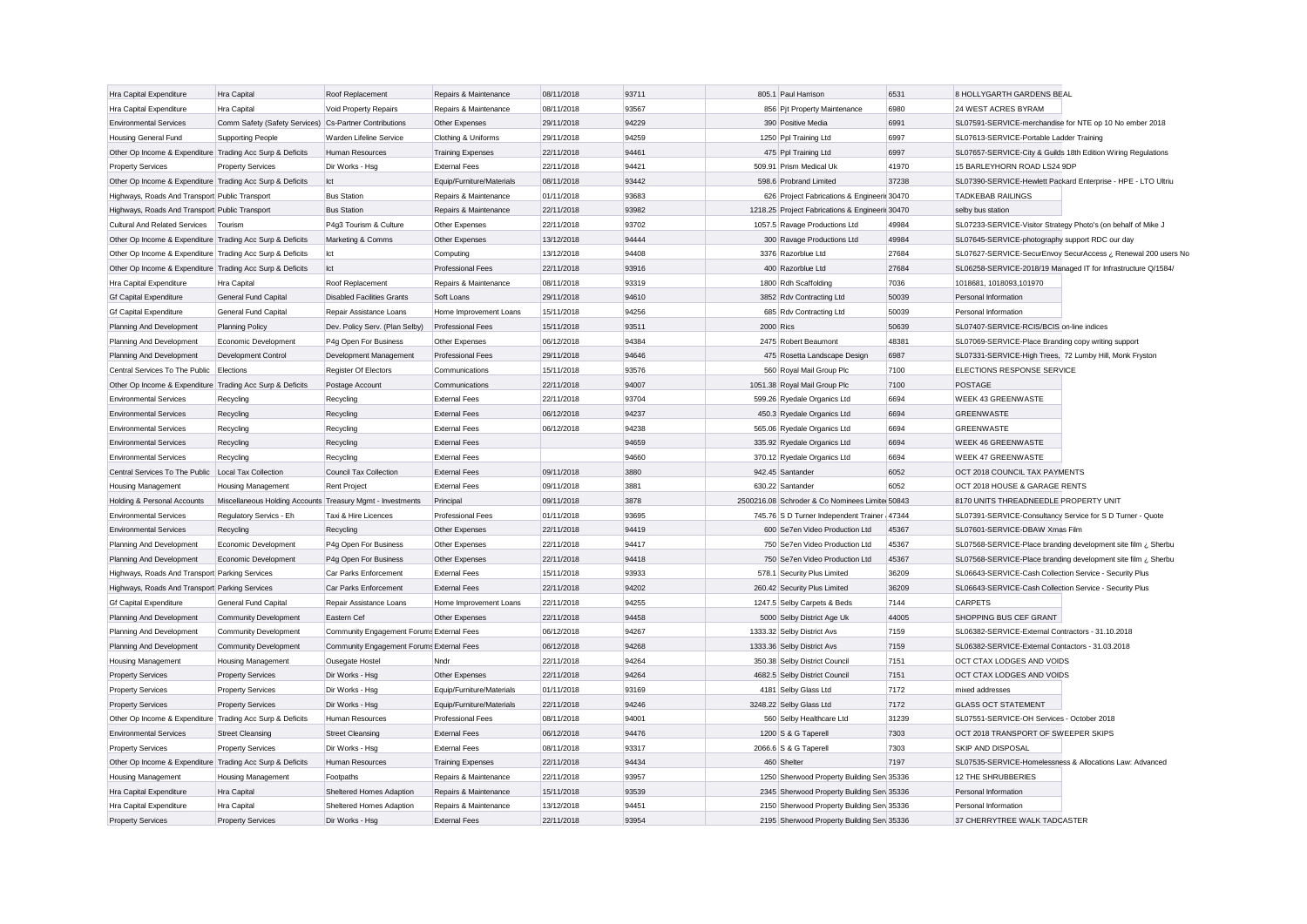| <b>Property Services</b>                                  | <b>Property Services</b>                                   | Dir Works - Hsg                  | <b>External Fees</b>                                                  | 22/11/2018 | 93955          | 1549 Sherwood Property Building Sen 35336         |       | 77 WEST ACRES                                                 |
|-----------------------------------------------------------|------------------------------------------------------------|----------------------------------|-----------------------------------------------------------------------|------------|----------------|---------------------------------------------------|-------|---------------------------------------------------------------|
| <b>Property Services</b>                                  | <b>Property Services</b>                                   | Dir Works - Hsg                  | <b>External Fees</b>                                                  | 22/11/2018 | 94162          | 2468 Sherwood Property Building Sen 35336         |       | 4 STATION ROAD WISTOW YO8 3UY                                 |
| <b>Property Services</b>                                  | <b>Property Services</b>                                   | Dir Works - Hsg                  | <b>External Fees</b>                                                  | 13/12/2018 | 94452          | 1550 Sherwood Property Building Sen 35336         |       | 18 GREENFIELD DRIVE BRAYTON YO8 9JX                           |
| <b>Property Services</b>                                  | <b>Property Services</b>                                   | Dir Works - Hsg                  | <b>External Fees</b>                                                  | 13/12/2018 | 94453          | 395 Sherwood Property Building Serv 35336         |       | 3 WESTFIELD VIEW EGGBOROUGH DN14 0FN                          |
| <b>Property Services</b>                                  | <b>Property Services</b>                                   | Dir Works - Hsg                  | <b>External Fees</b>                                                  | 13/12/2018 | 94636          | 585 Sherwood Property Building Sen 35336          |       | 5 WESTFIELD VIEW EGGBOROUGH DN14 0FN                          |
| Holding & Personal Accounts                               | Miscellaneous Holding Accounts Hra Capital Receipts        |                                  | Sale Of Land                                                          | 06/12/2018 | 94393          | 2150 Simon Calvert Contractors Ltd                | 44422 | 11 WOLSEY AVE                                                 |
| <b>Housing Management</b>                                 | <b>Housing Management</b>                                  | Central Heating-Gas              | Repairs & Maintenance                                                 | 22/11/2018 | 94406          | 2562 Simon Calvert Contractors Ltd                | 44422 | <b>INSTALMENT 6 FENCING &amp; GATES</b>                       |
| <b>Housing Management</b>                                 | <b>Housing Management</b>                                  | <b>Edgerton Lodge</b>            | Repairs & Maintenance                                                 | 22/11/2018 | 93773          | 350 Simon Calvert Contractors Ltd                 | 44422 | EDGERTON LODGE WARDEN FLAT D                                  |
| <b>Housing Management</b>                                 | <b>Housing Management</b>                                  | Fencing - Planned                | Repairs & Maintenance                                                 | 22/11/2018 | 93771          | 300 Simon Calvert Contractors Ltd                 | 44422 | 27A WEST ACRES                                                |
| <b>Housing Management</b>                                 | <b>Housing Management</b>                                  | Fencing - Planned                | Repairs & Maintenance                                                 | 22/11/2018 | 94406          | 2562 Simon Calvert Contractors Ltd                | 44422 | <b>INSTALMENT 6 FENCING &amp; GATES</b>                       |
| Hra Capital Expenditure                                   | Hra Capital                                                | <b>Estate Enhancements</b>       | Repairs & Maintenance                                                 | 22/11/2018 | 93772          | 630 Simon Calvert Contractors Ltd                 | 44422 | DARCY COURT BIN STORE                                         |
| Hra Capital Expenditure                                   | Hra Capital                                                | Void Property Repairs            | Repairs & Maintenance                                                 | 08/11/2018 | 93478          | 2850 Simon Calvert Contractors Ltd                | 44422 | 14 FOSTERGATE SELBY                                           |
| Hra Capital Expenditure                                   | Hra Capital                                                | Void Property Repairs            | Repairs & Maintenance                                                 | 22/11/2018 | 93774          | 320 Simon Calvert Contractors Ltd                 | 44422 | 8 WILLIAM JACQUES DRIVE                                       |
| <b>Property Services</b>                                  | <b>Property Services</b>                                   | Dir Works - Hsg                  | <b>External Fees</b>                                                  | 06/12/2018 | 94392          | 320 Simon Calvert Contractors Ltd                 | 44422 | 5 OAKLANDS CRESCENT                                           |
| Hra Capital Expenditure                                   | Hra Capital                                                | Void Property Repairs            | Repairs & Maintenance                                                 | 08/11/2018 | 93585          | 450 S & J K Decorating                            | 49665 | 19 BARKER DRIVE SELBY YO8 4DR                                 |
| Hra Capital Expenditure                                   | Hra Capital                                                | Void Property Repairs            | Repairs & Maintenance                                                 | 08/11/2018 | 93679          | 350 S & J K Decorating                            | 49665 | 2 MOORLAND SOUTH DUFFIELD YO8 6TD                             |
| Hra Capital Expenditure                                   | Hra Capital                                                | Void Property Repairs            | Repairs & Maintenance                                                 | 08/11/2018 | 93776          | 400 S & J K Decorating                            | 49665 | 66 CHARLES STREET SELBY YO8 4YQ                               |
| Hra Capital Expenditure                                   | Hra Capital                                                | Void Property Repairs            | Repairs & Maintenance                                                 | 22/11/2018 | 94016          | 425 S & J K Decorating                            | 49665 | 6 LABURNAM GROVE                                              |
| <b>Gf Capital Expenditure</b>                             | General Fund Capital                                       | Ict - Capital                    | Computing                                                             | 08/11/2018 | 93471          | 15988.4 Softcat Plc                               | 31771 | SL07257-SERVICE-SQLsvrStdCore Single LicSAPk MVL 2 Lic CoreL  |
| Other Op Income & Expenditure Trading Acc Surp & Deficits |                                                            | Ict                              | Computing                                                             | 13/12/2018 | 94443          | 329.82 Softcat Plc                                | 31771 | SL07621-SERVICE-Acrobat Pro Version 2017 AOO License 1 User 0 |
| <b>Housing General Fund</b>                               | <b>Housing Strategy</b>                                    | Pfi Scheme (Housing)             | Other Expenses                                                        | 22/11/2018 | 93924          | 36189.09 South Yorkshire Housing Ass Ltd 7239     |       | OCT 2018 UNITARY CHARGE                                       |
| <b>Environmental Services</b>                             | <b>Trade Waste</b>                                         | <b>Clinical Waste</b>            | <b>External Fees</b>                                                  | 22/11/2018 | 94006          | 803.19 Srcl Ltd                                   | 7251  | <b>SHARPS</b>                                                 |
| <b>Housing General Fund</b>                               | <b>Housing Strategy</b>                                    | P4g3 Olympia Park                | Other Expenses                                                        | 29/11/2018 | 94611          | 6110 Start Regeneration Llp                       | 48284 | SL07417-SERVICE-Olympia Park Project Manager Commission       |
| Holding & Personal Accounts                               | Miscellaneous Holding Accounts Treasury Mgmt - Investments |                                  | Principal                                                             | 09/11/2018 | 3876           | 1399997.22 State Street Nominiees Limited/I 50842 |       | 30912 UNITS BLACKROCK UK PROPERTY FUND                        |
| Holding & Personal Accounts                               | Miscellaneous Holding Accounts Treasury Mgmt - Investments |                                  | Principal                                                             | 09/11/2018 | 3877           | 1099997.81 State Street Nominiees Limited/[ 50842 |       | 24288 UNITS BLACKROCK UK PROPERTY FUND                        |
| Hra Capital Expenditure                                   | Hra Capital                                                |                                  | Phase 1 Hsg Dev Byram Pk Rd Contractor - New Build/ Refurb 15/11/2018 |            | 94254          | 207181.45 Strategic Team Group                    | 49806 | BYRAM PARK ROAD SRA002/VAL8                                   |
| Central Services To The Public                            | Elections                                                  | <b>District Election</b>         | Other Expenses                                                        | 22/11/2018 | 93729          | 660 The Association Of Electoral Adr 22369        |       | SL07507-SERVICE-AEA Elections Course 23/1/19 VF               |
| Central Services To The Public Elections                  |                                                            | <b>District Election</b>         | Other Expenses                                                        | 22/11/2018 | 93743          | 317 The Association Of Electoral Adr 22369        |       | SL07506-SERVICE-AEA Elections Course 19/2/19 DD and GM        |
| Central Services To The Public                            | Elections                                                  | Register Of Electors             | Printing/Stationery/Gen Exps                                          | 15/11/2018 | 94248          | 285 The Association Of Electoral Adr 22369        |       | SL07408-SERVICE-AEA Membership 2018-19                        |
| Central Services To The Public Elections                  |                                                            | Register Of Electors             | Printing/Stationery/Gen Exps                                          | 22/11/2018 | 93742          | 740 The Association Of Electoral Adr 22369        |       | SL07510-SERVICE-AEA Annual Conference 2019 - P Mann           |
| Central Services To The Public Elections                  |                                                            | Register Of Electors             | <b>Training Expenses</b>                                              | 22/11/2018 | 93728          | 413 The Association Of Electoral Adr 22369        |       | SL07508-SERVICE-AEA Absent Voter Course JS and SW             |
| <b>Housing General Fund</b>                               | Homelessness                                               | <b>Homeless Persons</b>          | Other Expenses                                                        | 01/11/2018 | 93726          | 4290 Personal Information                         | 43542 | Personal Information                                          |
| Planning And Development                                  | Economic Development                                       | P4g Open For Business            | Other Expenses                                                        | 22/11/2018 | 93698          | 1850 The Hemming Group Ltd                        | 6551  | SL07303-SERVICE-Place Branding MIPIM advert (the MJ)          |
| Other Op Income & Expenditure Trading Acc Surp & Deficits |                                                            | Human Resources                  | Subsistence & Conf Expenses                                           | 01/11/2018 | 93703          | 697 The Institute Of Licensing                    | 29123 | SL07461-SERVICE-IOL Conference                                |
| <b>Environmental Services</b>                             | Recycling                                                  | Recycling                        | <b>External Fees</b>                                                  | 08/11/2018 | 93949          | 1887.48 The Maltings Organic Treatment 35116      |       | WEEK ENDING 04/11/2018 GREEN WASTE                            |
| <b>Environmental Services</b>                             | Recycling                                                  | Recycling                        | <b>External Fees</b>                                                  | 22/11/2018 | 93777          | 1864.08 The Maltings Organic Treatment 35116      |       | W/E 28/10/18 GREENWASTE                                       |
| <b>Environmental Services</b>                             | Recycling                                                  | Recycling                        | <b>External Fees</b>                                                  | 22/11/2018 | 94245          | 1429.2 The Maltings Organic Treatment 35116       |       | GREENWASTE W/E 11/11/2018                                     |
| <b>Environmental Services</b>                             | Recycling                                                  | Recycling                        | <b>External Fees</b>                                                  | 29/11/2018 | 94478          | 976.32 The Maltings Organic Treatment 35116       |       | W/E 18/11/18 GREENWASTE                                       |
| Holding & Personal Accounts                               | Miscellaneous Holding Accounts Sect 106 Ros - Dev Contrib  |                                  | Thorpe Willoughby Parish                                              | 29/11/2018 | 94696          | 9099.6 Thorpe Willoughby Parish Counc 7324        |       | community garden 2012/0852/ful                                |
| <b>Special Services</b>                                   | <b>Special Services</b>                                    | General Maintenance              | Repairs & Maintenance                                                 | 22/11/2018 | 93984          | 457.89 Thyssenkrupp Elevator Uk Ltd               | 7328  | LAURIE BACKHOUSE COURT                                        |
| <b>Special Services</b>                                   | <b>Special Services</b>                                    | General Maintenance              | Repairs & Maintenance                                                 | 22/11/2018 | 93985          | 457.89 Thyssenkrupp Elevator Uk Ltd               | 7328  | <b>ST WILFRED COURT</b>                                       |
| Planning And Development                                  | Development Control                                        | Development Management           | Advertising                                                           | 22/11/2018 | 93690          | 648.21 Tmp (Uk) Ltd                               | 5101  | SL07447-SERVICE-Advert - The Press 25.10.18                   |
| Planning And Development                                  | Development Control                                        | Development Management           | Advertising                                                           | 22/11/2018 | 93691          | 255.76 Tmp (Uk) Ltd                               | 5101  | SL07447-SERVICE-Advert - P & C Express 25.10.18               |
|                                                           |                                                            |                                  |                                                                       |            |                |                                                   |       |                                                               |
| Planning And Development                                  | <b>Development Control</b>                                 | Development Management           | Advertising                                                           | 22/11/2018 | 94002<br>94706 | 648.21 Tmp (Uk) Ltd                               | 5101  | SL07505-SERVICE-Advert - The Press 01/11/2018                 |
| Planning And Development                                  | Development Control                                        | Development Management           | Advertising                                                           |            |                | 378.41 Tmp (Uk) Ltd                               | 5101  | SL07635-SERVICE-Advert - Pontefract & Castleford Express 22/1 |
| <b>Property Services</b>                                  | <b>Property Services</b>                                   | Dir Works - Hsg                  | Equip/Furniture/Materials                                             | 15/11/2018 | 94173<br>3898  | 789.14 Travis Perkins Trading Co Ltd              | 7352  | OCT 2018 STATEMENT<br>HALF YEARLY INTEREST INSTALMENT         |
| Hra Other                                                 | Financing & Invest Inc & Exp                               | <b>External Interest Payable</b> | Other Expenses                                                        | 23/11/2018 |                | 285512.5 Ubs Investment Bank                      | 22297 |                                                               |
| <b>Property Services</b>                                  | <b>Property Services</b>                                   | Dir Works - Hsg                  | <b>Running Costs</b>                                                  | 01/11/2018 | 93817          | 947.86 Uk Fuels Ltd                               | 7373  | <b>FUEL SERVICES</b>                                          |
| <b>Property Services</b>                                  | <b>Property Services</b>                                   | Dir Works - Hsg                  | <b>Running Costs</b>                                                  | 08/11/2018 | 94011          | 1016.53 Uk Fuels Ltd                              | 7373  | fuel                                                          |
| <b>Property Services</b>                                  | <b>Property Services</b>                                   | Dir Works - Hsc                  | <b>Running Costs</b>                                                  | 15/11/2018 | 94269          | 733.46 Uk Fuels Ltd                               | 7373  | fuel                                                          |
| <b>Property Services</b>                                  | <b>Property Services</b>                                   | Dir Works - Hsg                  | <b>Running Costs</b>                                                  | 22/11/2018 | 94484          | 915.42 Uk Fuels Ltd                               | 7373  | <b>FUEL SERVICES</b>                                          |